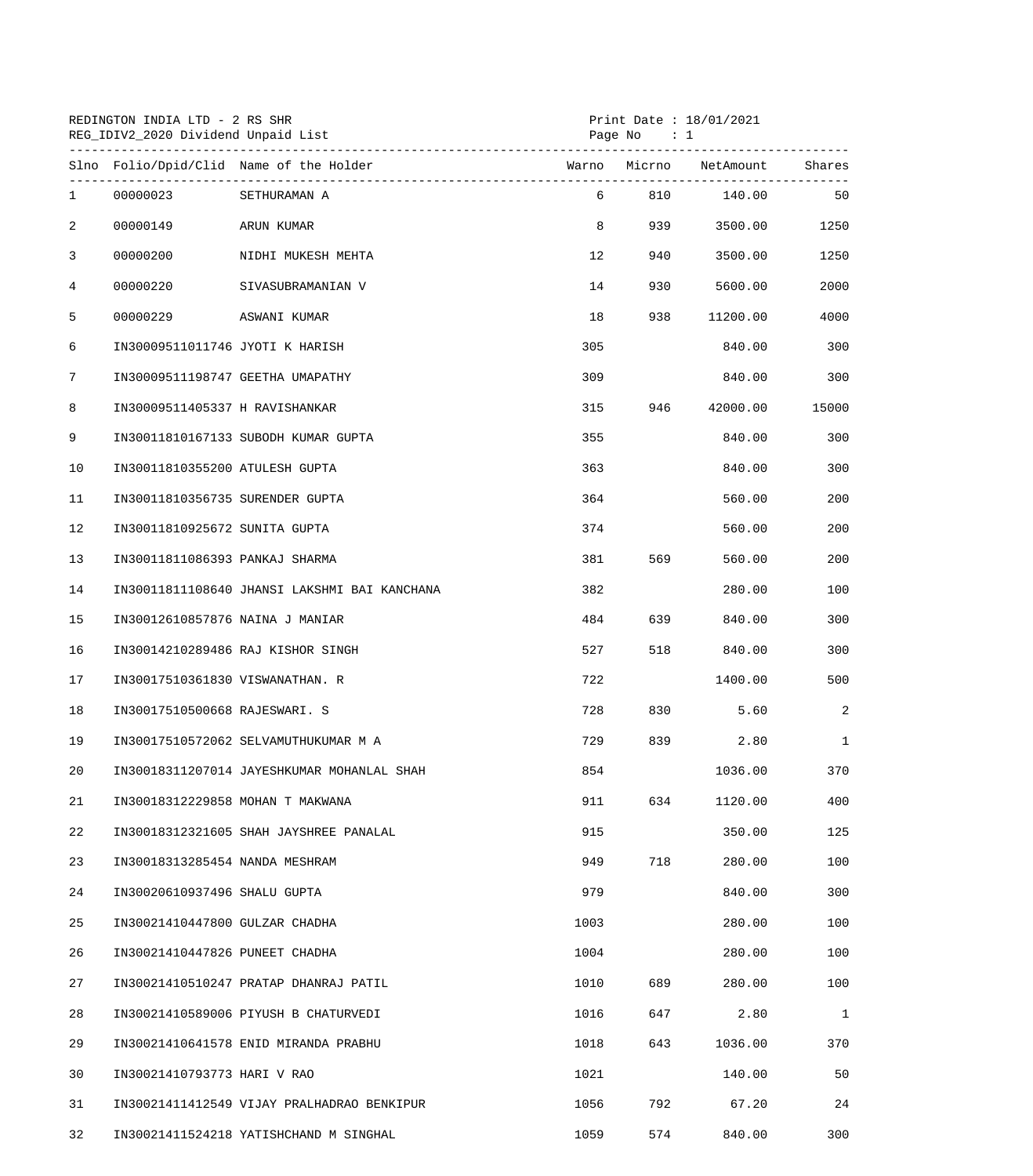|    | REDINGTON INDIA LTD - 2 RS SHR<br>REG_IDIV2_2020 Dividend Unpaid List |      | Page No : 2 | Print Date : $18/01/2021$     |      |
|----|-----------------------------------------------------------------------|------|-------------|-------------------------------|------|
|    | Slno Folio/Dpid/Clid Name of the Holder                               |      |             | Warno Micrno NetAmount Shares |      |
| 33 | IN30021411554449 MOHAMED IRSHAD                                       |      |             | 1062 854 700.00               | 250  |
| 34 | IN30021411854515 PARVEEN ARORA                                        | 1075 | 519         | 1120.00                       | 400  |
| 35 | IN30021412171861 AMIT SAXENA                                          | 1089 | 768         | 168.00                        | 60   |
| 36 | IN30021412315725 SUBBA RAO GARIGALA                                   | 1099 | 723         | 840.00                        | 300  |
| 37 | IN30021412844359 RIAZ ISMAIL                                          | 1117 | 669 — 10    | 140.00                        | 50   |
| 38 | IN30021413031456 BHAYYASAHEB SHALIGRAM BONDE                          | 1124 |             | 560.00                        | 200  |
| 39 | IN30021413249736 RAMACHANDRIAH NAGESHRAO                              | 1132 | 779         | 19.60                         | 7    |
| 40 | IN30021413329375 NAGARAJ NAIK                                         | 1137 | 720         | 280.00                        | 100  |
| 41 | IN30021413453601 RIKSHIT JAIN                                         | 1144 | 925         | 3500.00                       | 1250 |
| 42 | IN30021413716117 PUNIT KUMAR TANDON                                   | 1154 | 887         | 140.00                        | 50   |
| 43 | IN30021413915443 DEEPALI GOVIND SONAR                                 | 1161 | 644         | 294.00                        | 105  |
| 44 | IN30021414939995 R SRIRAGAVAN                                         | 1209 | 822         | 280.00                        | 100  |
| 45 | IN30021415243838 S PRASANNA                                           | 1220 | 735         | 280.00                        | 100  |
| 46 | IN30021417240428 VIPIN SURI                                           | 1341 |             | 560.00                        | 200  |
| 47 | IN30021419316607 WILSON A                                             | 1467 |             | 28.00                         | 10   |
| 48 | IN30021420274586 NENMENY INVESTMENTS AND AGENCIES LIMITED             | 1511 |             | 840.00                        | 300  |
| 49 | IN30021421327217 RAMESH SHRIPAT WANGANE                               | 1557 |             | 280.00                        | 100  |
| 50 | IN30021423094204 RAJENDRA RAUTHAN                                     | 1629 |             | 210.00                        | 75   |
| 51 | IN30021423535153 CHAKRAVARTHI SAMPATH ARAVIND                         | 1659 |             | 100.80                        | 36   |
| 52 | IN30021424885121 HARE KRISHNA AGRAWAL                                 | 1704 |             | 140.00                        | 50   |
| 53 | IN30023910013784 MUKUNDAN T K                                         | 1817 |             | 560.00                        | 200  |
| 54 | IN30023910492449 MAHANTHAPPA KATTI                                    | 1836 | 801         | 560.00                        | 200  |
| 55 | IN30023911153664 GOKULADAS M R                                        | 1868 | 858         | 8.40                          | 3    |
| 56 | IN30023911359435 GANESHA G                                            | 1876 | 791         | 28.00                         | 10   |
| 57 | IN30023911553118 VARGHESE K M                                         | 1886 | 859         | 36.40                         | 13   |
| 58 | IN30023911720540 PREETHA S THOMAS                                     | 1895 | 868         | 210.00                        | 75   |
| 59 | IN30023911921293 BHASKER BELLAMKONDA                                  | 1909 | 724         | 840.00                        | 300  |
| 60 | IN30023912411659 ANNIE ABRAHAM                                        | 1930 |             | 8750.00                       | 3125 |
| 61 | IN30023913008795 ANI VARGHESE                                         | 1954 |             | 280.00                        | 100  |
| 62 | IN30023913065842 ANITHA.P.P                                           | 1959 | 844         | 280.00                        | 100  |
| 63 | IN30023913085586 ANAND SWARUP GARG                                    | 1961 |             | 64.40                         | 23   |
| 64 | IN30023913164087 RAM NIWAS ACHARYA                                    | 1965 | 909         | 2800.00                       | 1000 |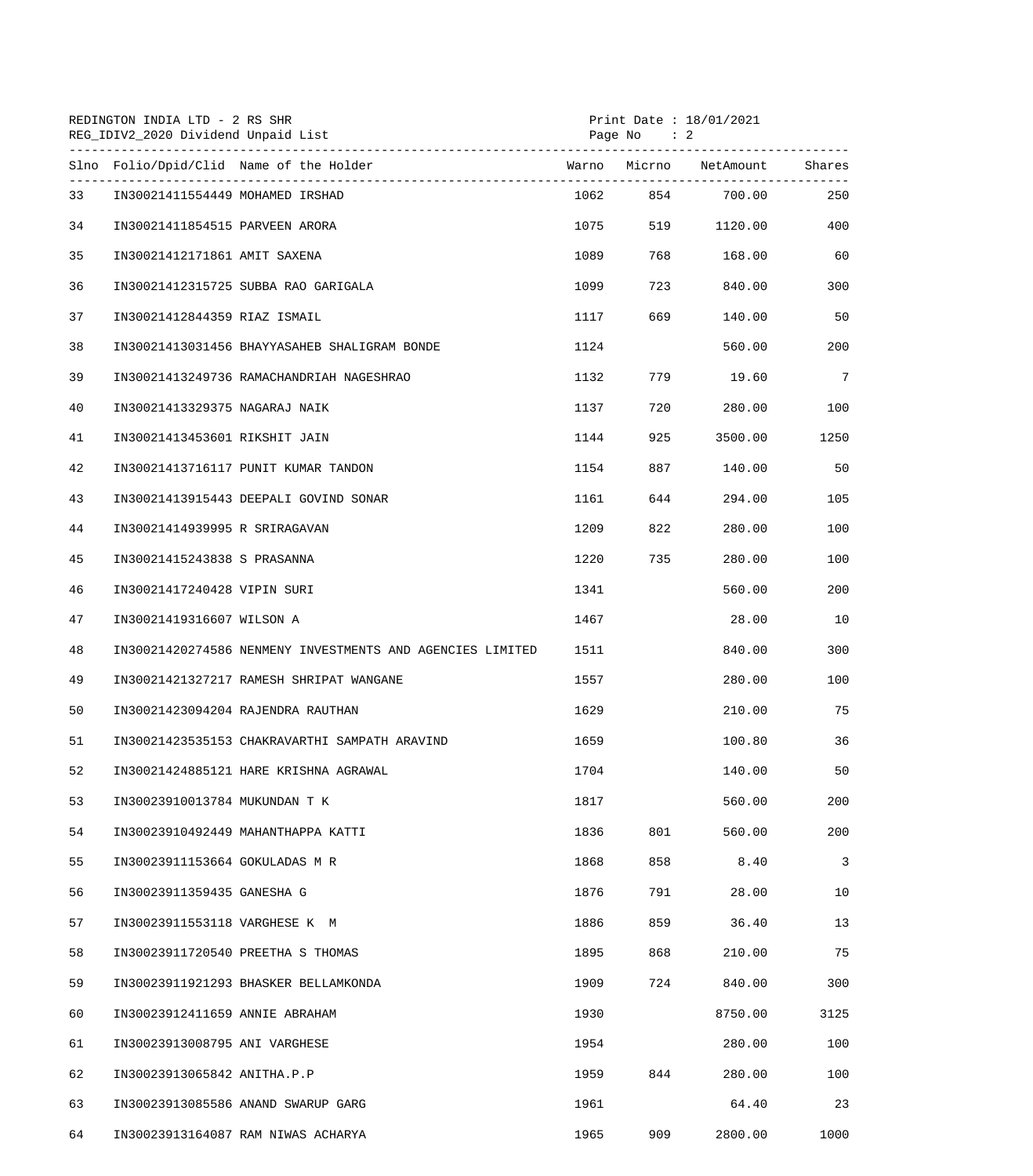| REDINGTON INDIA LTD - 2 RS SHR<br>REG_IDIV2_2020 Dividend Unpaid List |                             |                                                      |             | Print Date : $18/01/2021$<br>Page No $: 3$ |                        |              |  |
|-----------------------------------------------------------------------|-----------------------------|------------------------------------------------------|-------------|--------------------------------------------|------------------------|--------------|--|
|                                                                       |                             | Slno Folio/Dpid/Clid Name of the Holder              |             |                                            | Warno Micrno NetAmount | Shares       |  |
| 65                                                                    |                             | IN30023913240517 BIJU PUTHIYA PURAYIL                |             | 1968 843                                   | 280.00                 | 100          |  |
| 66                                                                    |                             | IN30023913386792 DEEPTHI POLINATI                    |             | 1978 755                                   | 560.00                 | 200          |  |
| 67                                                                    |                             | IN30023913410761 K ANANTHA LAXMI                     | 1980        |                                            | 2.80                   | $\mathbf{1}$ |  |
| 68                                                                    |                             | IN30023913589841 GURU MITTAR NATH KHOSLA             | 1992        |                                            | 700.00                 | 250          |  |
| 69                                                                    |                             | IN30023913706389 MAKAM SREEDHAR GUPTA                | 1995        | 738                                        | 28.00                  | 10           |  |
| 70                                                                    |                             | IN30023913717211 SATHISHA ACHAR K                    | 1996 — 1996 | 788 — 1                                    | 170.80                 | 61           |  |
| 71                                                                    |                             | IN30023914191624 SIDDHARAMESH LINGAYYA HIREMATH      | 2031        |                                            | 280.00                 | 100          |  |
| 72                                                                    | IN30023914310593 RIYA K G   |                                                      | 2043        |                                            | 980.00                 | 350          |  |
| 73                                                                    |                             | IN30023914589419 PARTHAVI HUI                        | 2067        |                                            | 196.00                 | 70           |  |
| 74                                                                    |                             | IN30023915232176 MALLAIAH B T                        | 2102        |                                            | 84.00                  | 30           |  |
| 75                                                                    |                             | IN30023915458381 DHARMAPURI SRINIVAS                 | 2121        |                                            | 400.40                 | 143          |  |
| 76                                                                    | IN30027110159418 ARPANA JHA |                                                      | 2226        |                                            | 901 84.00              | 30           |  |
| 77                                                                    |                             | IN30028010131350 RAVINDER SAHNEY                     | 2232        | 677 — 10                                   | 560.00                 | 200          |  |
| 78                                                                    |                             | IN30028010637032 OSWAL RITESH DHANRAJ                | 2246        |                                            | 280.00                 | 100          |  |
| 79                                                                    |                             | IN30032710304175 ASHOK KUMAR AGARWAL                 | 2283        |                                            | 560.00                 | 200          |  |
| 80                                                                    |                             | IN30034310365324 SUDHIR BALCHANDBHAI SHAH            | 2328        | 609 — 10                                   | 252.00                 | 90           |  |
| 81                                                                    |                             | IN30034311209356 HAJIMOHMADI HAJISAMSUDIN MARCHAWALA | 2368        |                                            | 840.00                 | 300          |  |
| 82                                                                    |                             | IN30037810025559 CHALLAPALLI JALAJA                  | 2453        | 745                                        | 560.00                 | 200          |  |
| 83                                                                    |                             | IN30037810109353 CAMEO CORPORATE SERVICES LIMITED    | 2457        |                                            | 966.00                 | 345          |  |
| 84                                                                    |                             | IN30037810201438 V GOPI SRINIVASULU                  | 2465        | 741                                        | 840.00                 | 300          |  |
| 85                                                                    |                             | IN30038610027162 BINDU B. GORADIA                    | 2493        | 637                                        | 420.00                 | 150          |  |
| 86                                                                    |                             | IN30038610129832 BHARATKUMAR R JHAVERI               | 2497        |                                            | 840.00                 | 300          |  |
| 87                                                                    |                             | IN30039410068701 SARALA DEVI BHUPALAM                | 2504        | 740                                        | 56.00                  | 20           |  |
| 88                                                                    |                             | IN30039411820554 P MATHESWARAN                       | 2534        | 833                                        | 154.00                 | 55           |  |
| 89                                                                    |                             | IN30039412570469 JULURI MADHAVI                      | 2551        | 758                                        | 252.00                 | 90           |  |
| 90                                                                    |                             | IN30039413013599 AJAZUL HAQUE                        | 2560        | 898                                        | 98.00                  | 35           |  |
| 91                                                                    | IN30039413014285 T G REMANY |                                                      | 2561        | 852                                        | 196.00                 | 70           |  |
| 92                                                                    |                             | IN30039413464532 BELOTE SARIKA VISHVANATH            | 2575        | 674                                        | 350.00                 | 125          |  |
| 93                                                                    |                             | IN30039414087427 HOSSAIN ALI                         | 2587        | 880                                        | 280.00                 | 100          |  |
| 94                                                                    |                             | IN30039414135504 GORANTLA BHARATHI                   | 2588        | 746                                        | 70.00                  | 25           |  |
| 95                                                                    |                             | IN30039414418266 S FRANCIS SAGAYANATHAN              | 2590        | 834                                        | 378.00                 | 135          |  |
| 96                                                                    |                             | IN30039414636359 SUNANDA GUPTA                       | 2595        | 905                                        | 280.00                 | 100          |  |
|                                                                       |                             |                                                      |             |                                            |                        |              |  |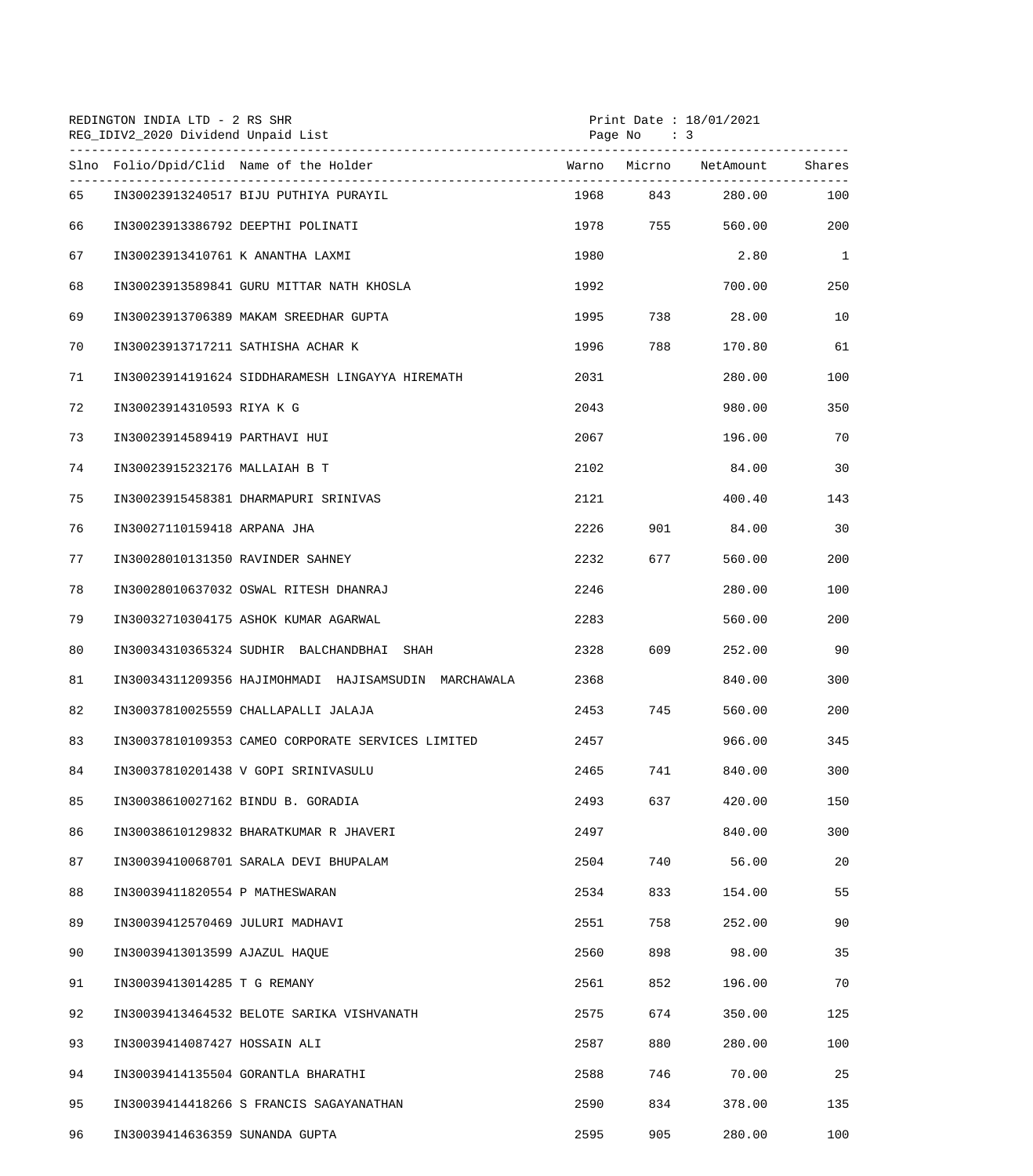|     | REDINGTON INDIA LTD - 2 RS SHR<br>REG_IDIV2_2020 Dividend Unpaid List |        | Page No<br>$\cdot$ 4 | Print Date: 18/01/2021 |              |
|-----|-----------------------------------------------------------------------|--------|----------------------|------------------------|--------------|
|     | Slno Folio/Dpid/Clid Name of the Holder                               |        |                      | Warno Micrno NetAmount | Shares       |
| 97  | IN30039414685624 YAKKALA BHARATHI                                     |        | 2596 742             | 560.00                 | 200          |
| 98  | IN30039414982869 RABINDRA KUMAR SAHOO                                 | 2599   | 883                  | 840.00                 | 300          |
| 99  | IN30039415002357 ITISHREE SAHOO                                       | 2601 7 | 884 — 18             | 840.00                 | 300          |
| 100 | IN30039415327566 TITUS THOMAS                                         | 2606   | 866                  | 126.00                 | 45           |
| 101 | IN30039416153655 M KALIAMMAL                                          | 2629   | 835                  | 14.00                  | 5            |
| 102 | IN30039416418718 BALBIR                                               | 2635   | 730                  | 140.00                 | 50           |
| 103 | IN30039416422869 E JANARDHAN REDDY                                    | 2636   | 737                  | 112.00                 | 40           |
| 104 | IN30039416907573 KRISHNA MURARI VERMA                                 | 2647   | 556                  | 196.00                 | 70           |
| 105 | IN30039417460149 DIVAKARA BADIGERA                                    | 2654   | 800                  | 70.00                  | 25           |
| 106 | IN30039417524004 BIPUL CHANDRA SAIKIA                                 | 2657   |                      | 39.20                  | 14           |
| 107 | IN30039417548969 CHANDRAKALA S                                        | 2658   | 781 781 12           | 330.40                 | 118          |
| 108 | IN30039418442513 RADHA N                                              | 2670   |                      | 280.00                 | 100          |
| 109 | IN30039418901732 ARUN NETTOOR                                         | 2687   |                      | 22.40                  | 8            |
| 110 | IN30045011076759 ALPA DIPAK AJMERA                                    | 2889   | 592                  | 840.00                 | 300          |
| 111 | IN30045012700610 NARENDRA KUMAR CHOUDHARI                             | 2913   | 712                  | 98.00                  | 35           |
| 112 | IN30045013470903 UMESH SRIVASTAVA                                     | 2925   | 538                  | 224.00                 | 80           |
| 113 | IN30045080087711 DOSHI SUKUMAR RATANLAL                               | 2988   | 922                  | 2800.00                | 1000         |
| 114 | IN30047610270422 SHILPA SHAH                                          | 3027   |                      | 1036.00                | 370          |
| 115 | IN30048414450969 VATAN SONI                                           | 3224   |                      | 56.00                  | 20           |
| 116 | IN30048414500846 RAJENDRA DIGAMBAR KAMTHE                             | 3225   |                      | 123.20                 | 44           |
| 117 | IN30048414595190 ANSUMALI TRIPATHY                                    | 3227   |                      | 2.80                   | $\mathbf{1}$ |
| 118 | IN30048415112097 SAJITHA P A                                          | 3230   |                      | 140.00                 | 50           |
| 119 | IN30048415664112 RAHUL KISHORBHAI GODHIYA                             | 3235   |                      | 86.80                  | 31           |
| 120 | IN30048415969826 SHYAM SUNDER SHARMA                                  | 3239   |                      | 33.60                  | 12           |
| 121 | IN30048415984795 HITESH KUMAR SHARMA                                  | 3240   |                      | 14.00                  | 5            |
| 122 | IN30051310402830 RAJENDRA KOTHARI                                     | 3278   |                      | 28.00                  | 10           |
| 123 | IN30051310455502 MIHIRBHAI PATEL                                      | 3283   |                      | 1260.00                | 450          |
| 124 | IN30051310455552 SMT PRAVINABEN PATEL                                 | 3284   |                      | 1260.00                | 450          |
| 125 | IN30051310455593 JATINBHAI PATEL                                      | 3285   |                      | 1260.00                | 450          |
| 126 | IN30051310594473 JAYANTILAL POPATLAL PANDYA                           | 3293   |                      | 840.00                 | 300          |
| 127 | IN30051310792624 AJAY TAOSE                                           | 3305   |                      | 1120.00                | 400          |
| 128 | IN30051310835965 RAKESH SHAH                                          | 3307   |                      | 252.00                 | 90           |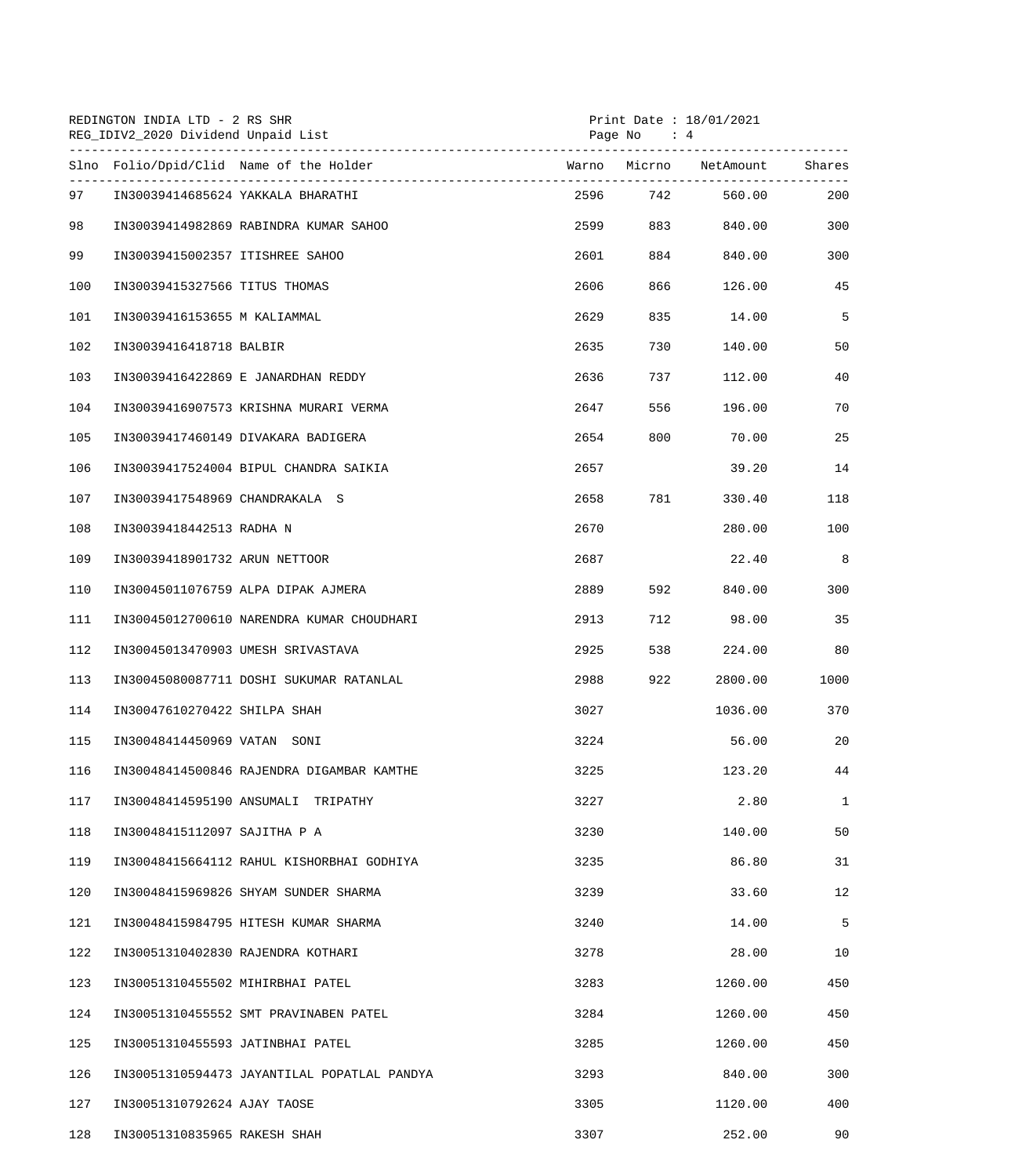|     | REDINGTON INDIA LTD - 2 RS SHR<br>REG_IDIV2_2020 Dividend Unpaid List<br>-------------------------------- |      | Print Date : $18/01/2021$<br>$\cdot$ 5<br>Page No |                  |                 |  |
|-----|-----------------------------------------------------------------------------------------------------------|------|---------------------------------------------------|------------------|-----------------|--|
|     | Slno Folio/Dpid/Clid Name of the Holder                                                                   |      |                                                   |                  | Shares          |  |
| 129 | IN30051311070838 DEVIKA SUMITBHAI BHAGCHANDANI                                                            | 3323 |                                                   | 1036.00          | 370             |  |
| 130 | IN30051311185809 NEERA VOHRA                                                                              |      | 3331 558                                          | 2.80             | $\mathbf{1}$    |  |
| 131 | IN30051312356398 DOSHI PRANAV ASHOK                                                                       | 3387 |                                                   | 47.60            | 17              |  |
| 132 | IN30051312605612 GIRISH SANTARAMJI NANGLIYA                                                               | 3399 |                                                   | 2.80             | $\mathbf{1}$    |  |
| 133 | IN30051312893792 PRAVINCHANDRA A RAVAL                                                                    | 3415 |                                                   | 840.00           | 300             |  |
| 134 | IN30051313039824 BINOJ K NAIR                                                                             | 3428 | 656 70                                            | 64.40            | 23              |  |
| 135 | IN30051313188634 TRIPTY SAIKIA                                                                            | 3440 |                                                   | 840.00           | 300             |  |
| 136 | IN30051313610704 MANJULABEN S GOSAI                                                                       | 3470 | 620                                               | 224.00           | 80              |  |
| 137 | IN30051313665722 SREEHARI RAGHAV                                                                          | 3473 | 770                                               | 210.00           | 75              |  |
| 138 | IN30051313683760 SUNDER V SHETTY                                                                          | 3475 | 657 — 10                                          | 134.40           | 48              |  |
| 139 | IN30051313964557 RANJEET SHARMA                                                                           | 3485 | 539                                               | 140.00           | 50              |  |
| 140 | IN30051313983605 YAMINI D RANA                                                                            | 3486 |                                                   | 14.00            | 5               |  |
| 141 | IN30051314017463 VIKRAM D DEVARE                                                                          | 3487 | 927                                               | 2800.00          | 1000            |  |
| 142 | IN30051314030155 NITIN SAWANT                                                                             | 3489 |                                                   | 28.00            | 10              |  |
| 143 | IN30051314255595 TRILOK JIWATRAM MANGHANI                                                                 | 3503 |                                                   | 601 700<br>84.00 | 30              |  |
| 144 | IN30051314550304 SAURABH SHARMA                                                                           | 3514 |                                                   | 19.60            | $7\overline{ }$ |  |
| 145 | IN30051314695749 GEETHA CHANDRASEKAR                                                                      | 3518 |                                                   | 804 2.80         | $\mathbf{1}$    |  |
| 146 | IN30051314884239 JAYAPRAKASH K M                                                                          | 3521 | 772                                               | 28.00            | 10              |  |
| 147 | IN30051315193607 PRAKASH S SHETTY                                                                         | 3535 |                                                   | 350.00           | 125             |  |
| 148 | IN30051315805380 DHARMENDRA SAXENA                                                                        | 3548 | 648                                               | 560.00           | 200             |  |
| 149 | IN30051316199580 RIJO STEPHEN CLETUS                                                                      | 3556 | 774                                               | 2.80             | $\mathbf{1}$    |  |
| 150 | IN30051316679316 AJITSINH PRABHATSINH GHARIA                                                              | 3573 | 630                                               | 14.00            | 5               |  |
| 151 | IN30051316784555 KAVITA VIJAY KUMBHAR                                                                     | 3579 | 664                                               | 210.00           | 75              |  |
| 152 | IN30051317278105 LAVAN R                                                                                  | 3599 |                                                   | 1400.00          | 500             |  |
| 153 | IN30051317563848 SADHANA OMPRAKASHJI RATHI                                                                | 3602 | 702                                               | 280.00           | 100             |  |
| 154 | IN30051318333130 BRIJESH RAJ C C                                                                          | 3632 | 936                                               | 2800.00          | 1000            |  |
| 155 | IN30051318809039 VINITA RAWAT                                                                             | 3650 |                                                   | 3080.00          | 1100            |  |
| 156 | IN30051318986534 MANISH SRIVASTAVA                                                                        | 3655 |                                                   | 5.60             | 2               |  |
| 157 | IN30051319540697 APOORV BORDIA                                                                            | 3684 |                                                   | 2240.00          | 800             |  |
| 158 | IN30051320611834 CHELLAMMAL J                                                                             | 3733 |                                                   | 22.40            | 8               |  |
| 159 | IN30051321446207 SUPARNA S KAMATH                                                                         | 3782 |                                                   | 280.00           | 100             |  |
| 160 | IN30051321472006 NIRMALA S NAGAONKAR                                                                      | 3783 |                                                   | 140.00           | 50              |  |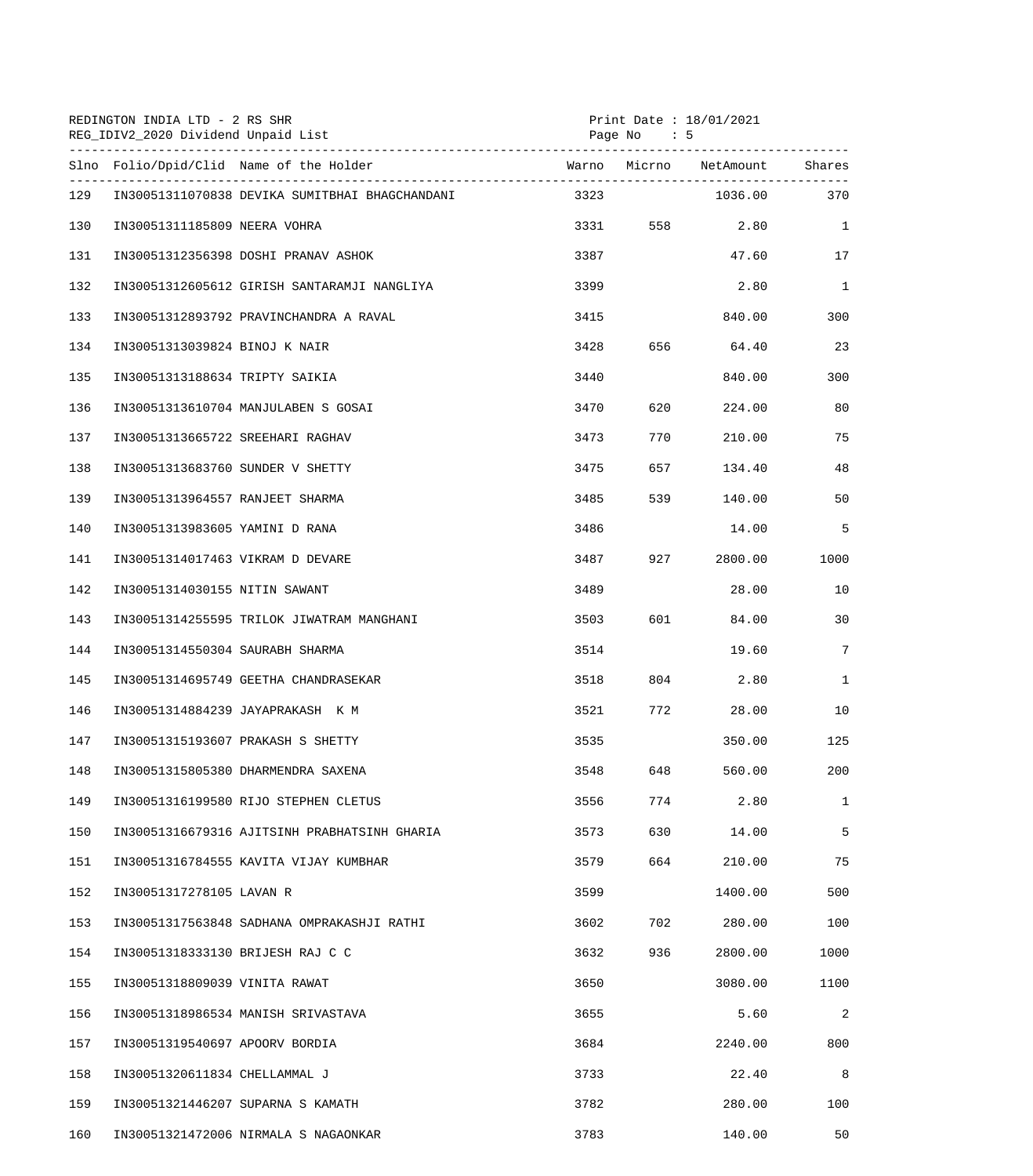|     | REDINGTON INDIA LTD - 2 RS SHR<br>REG_IDIV2_2020 Dividend Unpaid List |                                              |      | Page $No$ : 6 | Print Date: 18/01/2021 |                |
|-----|-----------------------------------------------------------------------|----------------------------------------------|------|---------------|------------------------|----------------|
|     | Slno Folio/Dpid/Clid Name of the Holder                               |                                              |      |               |                        | Shares         |
| 161 | IN30051321748003 VASANT MADHAV KAMATH                                 |                                              | 3810 |               | 140.00                 | 50             |
| 162 | IN30051323045542 PRETTY AGRAWAL                                       |                                              | 3931 |               | 14.00                  | 5              |
| 163 | IN30051323110384 GOPAL ROY                                            |                                              | 3937 |               | 84.00                  | 30             |
| 164 | IN30051323165759 SACHIN MEHROTRA                                      |                                              | 3943 |               | 100.80                 | 36             |
| 165 | IN30051380167670 NITISH NANDENNAVAR                                   |                                              | 3997 |               | 2.80                   | $\mathbf{1}$   |
| 166 | IN30051380411640 RAJEEV TANEJA                                        |                                              | 4010 |               | 324.80                 | 116            |
| 167 | IN30051380940715 APARNA S                                             |                                              | 4042 |               | 11.20                  | $\overline{4}$ |
| 168 | IN30051381907399 SHAKIL CHANDRA                                       |                                              | 4089 |               | 1338.40                | 478            |
| 169 | IN30051382619972 MANJUNATHA K N                                       |                                              | 4122 |               | 2.80                   | $\mathbf{1}$   |
| 170 | IN30051382838867 NAVIN KUMAR BOTHRA                                   |                                              | 4131 |               | 14.00                  | 5              |
| 171 |                                                                       | IN30051384847789 MADHURI KRISHNA SAWANT      | 4204 |               | 42.00                  | 15             |
| 172 | IN30061010194610 B E NATARAJ                                          |                                              | 4357 | 790           | 840.00                 | 300            |
| 173 | IN30061010915712 ANIL KESAVAN                                         |                                              | 4374 |               | 840.00                 | 300            |
| 174 | IN30063640052811 REKHA RAKESH POBARU                                  |                                              | 4404 |               | 140.00                 | 50             |
| 175 | IN30066910170123 N SURESH KUMAR                                       |                                              | 4438 | 734           | 420.00                 | 150            |
| 176 |                                                                       | IN30066910177225 GUNDRA RAGHU RAMI REDDY     | 4440 |               | 11.20                  | $\overline{4}$ |
| 177 |                                                                       | IN30068510351403 RAMKANT GANGARAM WALKE      | 4451 |               | 840.00                 | 300            |
| 178 | IN30068510409073 DHINGREJA BABITA                                     |                                              | 4454 |               | 1036.00                | 370            |
| 179 | IN30070810276078 RAJESWARI E H                                        |                                              | 4487 |               | 1036.00                | 370            |
| 180 |                                                                       | IN30075710808656 RAJENDRA RATILAL PARIKH     | 4617 | 607           | 840.00                 | 300            |
| 181 | IN30078110147300 VAIBHAV ADLAKHA                                      |                                              | 4708 |               | 70.00                  | 25             |
| 182 | IN30088813938139 ARUN KUMAR BHARGAVA                                  |                                              | 4882 | 536           | 840.00                 | 300            |
| 183 | IN30088814503337 AJAY .K. BHUTANI                                     |                                              | 4906 | 549           | 1036.00                | 370            |
| 184 | IN30088814669553 VINODRAI K VAJIR                                     |                                              | 4914 |               | 840.00                 | 300            |
| 185 | IN30090710160386 PARESH PANDYA                                        |                                              | 4936 |               | 840.00                 | 300            |
| 186 | IN30090710481910 NANDU MANSUKH SHIVJI                                 |                                              | 4945 |               | 1036.00                | 370            |
| 187 | IN30096610214973 MUNESH RANI                                          |                                              | 4965 |               | 1400.00                | 500            |
| 188 | IN30096610527134 ANANT NARAIN                                         |                                              | 4976 |               | 2.80                   | $\mathbf 1$    |
| 189 |                                                                       | IN30097410002034 HARISH KANTIBHAI RANPARA    | 4999 | 581           | 1022.00                | 365            |
| 190 | IN30097410421877 PARIKH MUKESH                                        |                                              | 5028 | 596           | 840.00                 | 300            |
| 191 | IN30097410460574 JANAK NARADLAL DAVE                                  |                                              | 5032 | 588           | 420.00                 | 150            |
| 192 |                                                                       | IN30097410866335 PAREKH SIDDHARTH JAYANTILAL | 5053 |               | 39.20                  | 14             |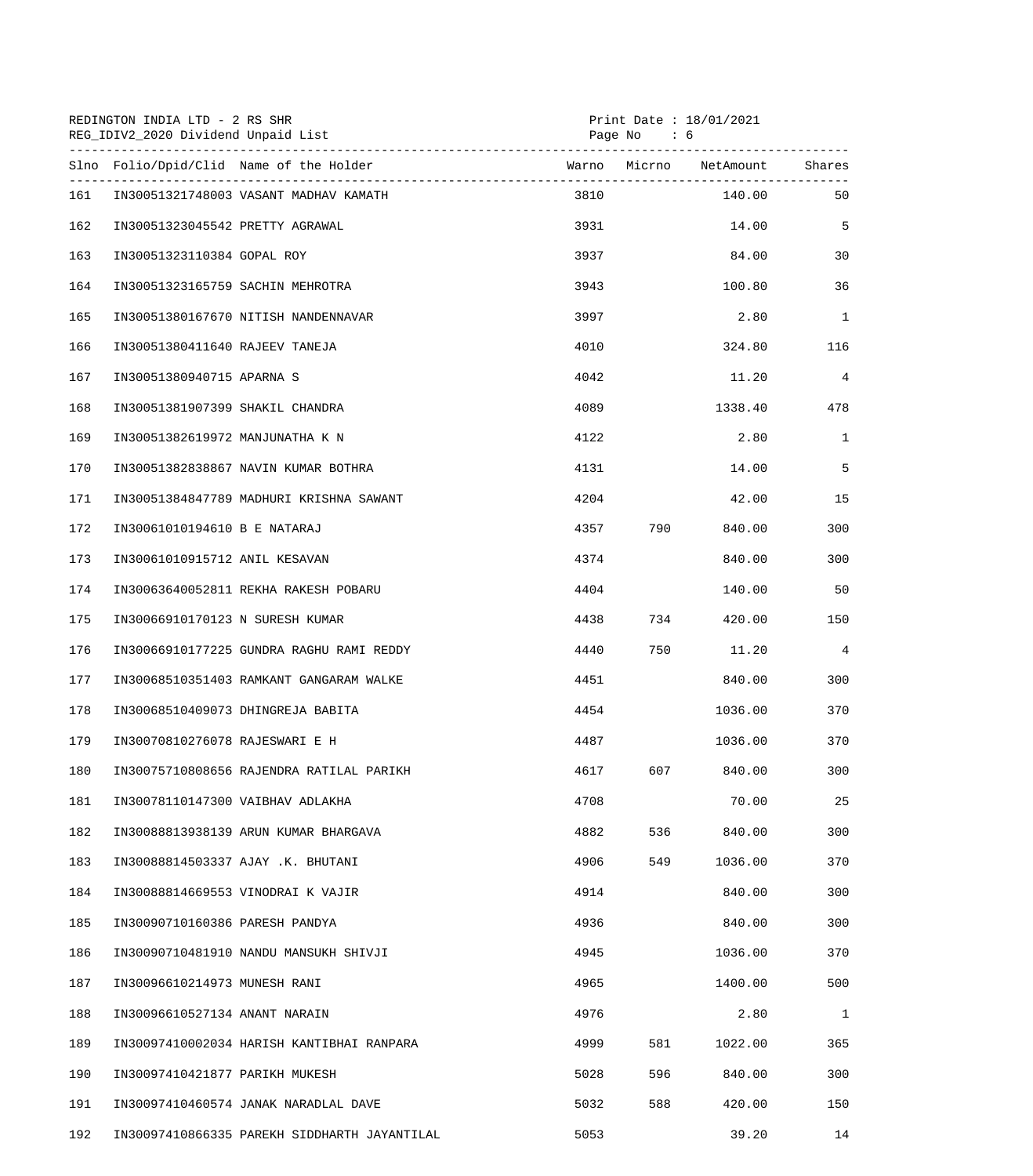|     | REDINGTON INDIA LTD - 2 RS SHR<br>REG_IDIV2_2020 Dividend Unpaid List |                        | Page No<br>$\cdot$ 7 | Print Date : 18/01/2021 |                 |
|-----|-----------------------------------------------------------------------|------------------------|----------------------|-------------------------|-----------------|
|     | Slno Folio/Dpid/Clid Name of the Holder                               | Warno Micrno NetAmount |                      |                         | Shares          |
| 193 | IN30097411038649 SANJEEV KUMAR RAI                                    |                        |                      | 5056 602 1400.00        | 500             |
| 194 | IN30098210274588 HEMLATABEN DILIPKUMAR SHAH                           | 5123                   |                      | 14.00                   | 5               |
| 195 | IN30102213400045 M.C.AGRAWAL                                          | 5170                   |                      | 560.00                  | 200             |
| 196 | IN30103924242816 ZEEWANEY SAMIR FIROZ                                 | 5214                   | 587 — 10             | 840.00                  | 300             |
| 197 | IN30105510576152 HASMUK RAI JAIN                                      | 5236                   |                      | 567 19.60               | $7\phantom{.0}$ |
| 198 | IN30108022216226 D VISAKHA PANDIA                                     | 5299                   | 802                  | 1036.00                 | 370             |
| 199 | IN30108022721682 V REKHA                                              | 5336                   |                      | 2.80                    | 1               |
| 200 | IN30108022740132 K A TINA                                             | 5339                   |                      | 98.00                   | 35              |
| 201 | IN30108022758739 V LAKSH                                              | 5341                   |                      | 2.80                    | $\mathbf{1}$    |
| 202 | IN30109810080732 KAILAS JAWAHAR VAKHARIA                              | 5371                   | 675 — 10             | 882.00                  | 315             |
| 203 | IN30109810485629 RAJGOPAL NANDKISHOR MINEEYAR                         | 5384                   | 678 — 10             | 280.00                  | 100             |
| 204 | IN30109810640452 SAVITA BHAVARLAL DARGAD                              | 5390                   | 692                  | 70.00                   | 25              |
| 205 | IN30112715035127 AJIT CHINUBHAI SHAH                                  | 5401                   | 638                  | 1036.00                 | 370             |
| 206 | IN30112715378726 SAJAG C SANGHAVI                                     | 5421                   | 646 64               | 840.00                  | 300             |
| 207 | IN30112715387420 SHUBHANG RATHI                                       | 5422                   | 515                  | 280.00                  | 100             |
| 208 | IN30112715648547 MOHINDER PAUL MAHAJAN                                | 5431                   |                      | 1120.00                 | 400             |
| 209 | IN30112715648555 SANTOSH MAJAHAN                                      | 5432                   |                      | 1002.40                 | 358             |
| 210 | IN30112715969615 AJIT SHIVRAM KAMAT                                   | 5451                   | 683 — 10             | 280.00                  | 100             |
| 211 | IN30112715983392 MADHULIKA AGARWAL                                    | 5452                   | 547                  | 140.00                  | 50              |
| 212 | IN30112716826496 PROBAL CHATTERJEE                                    | 5474                   | 516                  | 551.60                  | 197             |
| 213 | IN30113526209680 MALA B VORA                                          | 5494                   | 764                  | 70.00                   | 25              |
| 214 | IN30113526298285 MAHESHWAR P PANCHANGMATH                             | 5498                   | 795                  | 280.00                  | 100             |
| 215 | IN30114310196447 LOV KUMAR TALWAR                                     | 5530                   |                      | 840.00                  | 300             |
| 216 | IN30114311129136 CHANDRA SHEKHAR AZAD                                 | 5562                   |                      | 5.60                    | 2               |
| 217 | IN30114311141374 AMIT GUPTA                                           | 5564                   |                      | 1022.00                 | 365             |
| 218 | IN30114311246189 AMARJEET KAUR                                        | 5573                   |                      | 840.00                  | 300             |
| 219 | IN30114311348090 CHANDER SHEKHAR                                      | 5577                   |                      | 280.00                  | 100             |
| 220 | IN30115112256639 MUKESHKUMAR MOHANLAL SHAH                            | 5618                   | 661                  | 1036.00                 | 370             |
| 221 | IN30115113039105 SAMIR KUMARPAL SHAH                                  | 5662                   | 919                  | 7000.00                 | 2500            |
| 222 | IN30115120389193 SRI RAMA KISHORE JOSYULA                             | 5703                   |                      | 140.00                  | 50              |
| 223 | IN30115123580139 TUSAR KANTA PRADHAN                                  | 5848                   |                      | 700.00                  | 250             |
| 224 | IN30115124972863 RANJEET SRIVASTAVA                                   | 5906                   |                      | 2.80                    | $\mathbf{1}$    |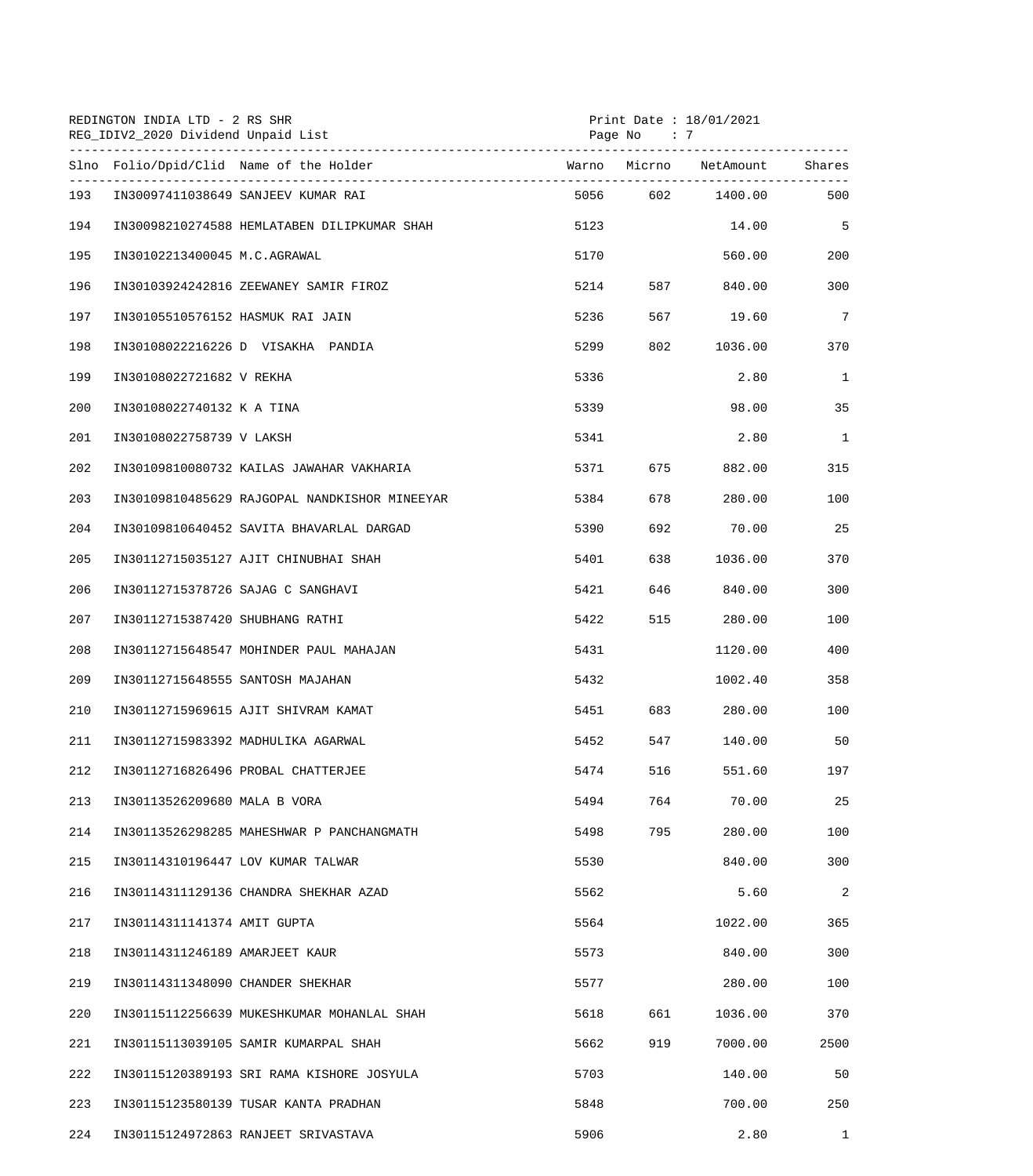|     | REDINGTON INDIA LTD - 2 RS SHR<br>REG_IDIV2_2020 Dividend Unpaid List |                                               |            | Print Date : $18/01/2021$<br>Page No : 8 |                        |     |  |
|-----|-----------------------------------------------------------------------|-----------------------------------------------|------------|------------------------------------------|------------------------|-----|--|
|     |                                                                       | Slno Folio/Dpid/Clid Name of the Holder       |            |                                          | Warno Micrno NetAmount |     |  |
| 225 |                                                                       | IN30115128535182 ARVIND Y MAHADIK             | 6032       |                                          | 560.00                 | 200 |  |
| 226 |                                                                       | IN30116030226303 DEEPAK KUMAR DANGAYACH       | 6071       |                                          | 280.00                 | 100 |  |
| 227 |                                                                       | IN30120910150228 MANOJ KUMAR GULATI           | 6093 — 100 | 551 7                                    | 280.00                 | 100 |  |
| 228 | IN30120910180599 POONAM GULATI                                        |                                               | 6095       | 552                                      | 420.00                 | 150 |  |
| 229 | IN30125028041246 TARUN TALUKDAR                                       |                                               | 6133       | 896                                      | 280.00                 | 100 |  |
| 230 |                                                                       | IN30125028083382 MANOJ K BANTHIA              | 6134       | 885                                      | 140.00                 | 50  |  |
| 231 | IN30125028556718 SEFALI DEY                                           |                                               | 6140       |                                          | 700.00                 | 250 |  |
| 232 |                                                                       | IN30125028595954 MR PURUSOTTAM NAIK           | 6142       | 886 1                                    | 1120.00                | 400 |  |
| 233 |                                                                       | IN30125028799611 SAKTI PRASANNA NAYAK         | 6143       |                                          | 840.00                 | 300 |  |
| 234 |                                                                       | IN30127630357189 LIPSA DUSHYANT RAVAL         | 6170       | 608                                      | 280.00                 | 100 |  |
| 235 | IN30127630399990 RAVAL DUSHYANT                                       |                                               | 6177       |                                          | 280.00                 | 100 |  |
| 236 |                                                                       | IN30131320111015 KOGANTI DURGA PRASAD RAO     | 6201       |                                          | 700.00                 | 250 |  |
| 237 | IN30131320598386 MULCHAND C SHAH                                      |                                               | 6235       | 777                                      | 1036.00                | 370 |  |
| 238 | IN30131320863461 NALINI B                                             |                                               | 6254       |                                          | 700.00                 | 250 |  |
| 239 | IN30131321108331 PRADHYUMNA G                                         |                                               | 6284       |                                          | 210.00                 | 75  |  |
| 240 | IN30131322115123 KRISHNAKUMAR N                                       |                                               | 6456       |                                          | 28.00                  | 10  |  |
| 241 |                                                                       | IN30132110020329 MIHIR PRAVINBHAI SHAH        | 6497       |                                          | 324.80                 | 116 |  |
| 242 |                                                                       | IN30132110523911 BHOGILAL KESHAVLAL SHAH      | 6532       |                                          | 1036.00                | 370 |  |
| 243 |                                                                       | IN30133017013790 ANITABEN PHOOLCHAND JAIN     | 6551       | 640                                      | 1400.00                | 500 |  |
| 244 |                                                                       | IN30133017615892 NAINABEN MOTILAL JAIN        | 6572       | 641                                      | 210.00                 | 75  |  |
| 245 |                                                                       | IN30133017681137 MOHAN KAMALKISHORJI ZANWAR   | 6574       | 703                                      | 280.00                 | 100 |  |
| 246 |                                                                       | IN30133017686332 KALPANA PORWAL               | 6575       |                                          | 280.00                 | 100 |  |
| 247 |                                                                       | IN30133018230146 MOHINDER PAUL MAHAJAN        | 6588       |                                          | 2517.20                | 899 |  |
| 248 |                                                                       | IN30133019400161 PURSHOTTAM D VORA            | 6627       | 659                                      | 42.00                  | 15  |  |
| 249 |                                                                       | IN30133019932620 RESHMA RANJEET JAIN          | 6655       |                                          | 2240.00                | 800 |  |
| 250 | IN30133020608768 ASHOK K GUPTA                                        |                                               | 6666       |                                          | 700.00                 | 250 |  |
| 251 | IN30142810040402 ASHOK KAPOOR                                         |                                               | 6906       |                                          | 1400.00                | 500 |  |
| 252 |                                                                       | IN30142810078393 RAM NIWAS MITTAL             | 6907       |                                          | 560.00                 | 200 |  |
| 253 |                                                                       | IN30143610187635 VINOD KUMAR JAIN             | 6913       |                                          | 1120.00                | 400 |  |
| 254 | IN30143610343013 SAMPURAN SINGH                                       |                                               | 6918       |                                          | 1540.00                | 550 |  |
| 255 |                                                                       | IN30148510950428 SHARMISHTHA ASHISHBHAI PATEL | 6986       |                                          | 280.00                 | 100 |  |
| 256 | IN30150810114040 SHAKUNTLA ARYA                                       |                                               | 7019       |                                          | 1680.00                | 600 |  |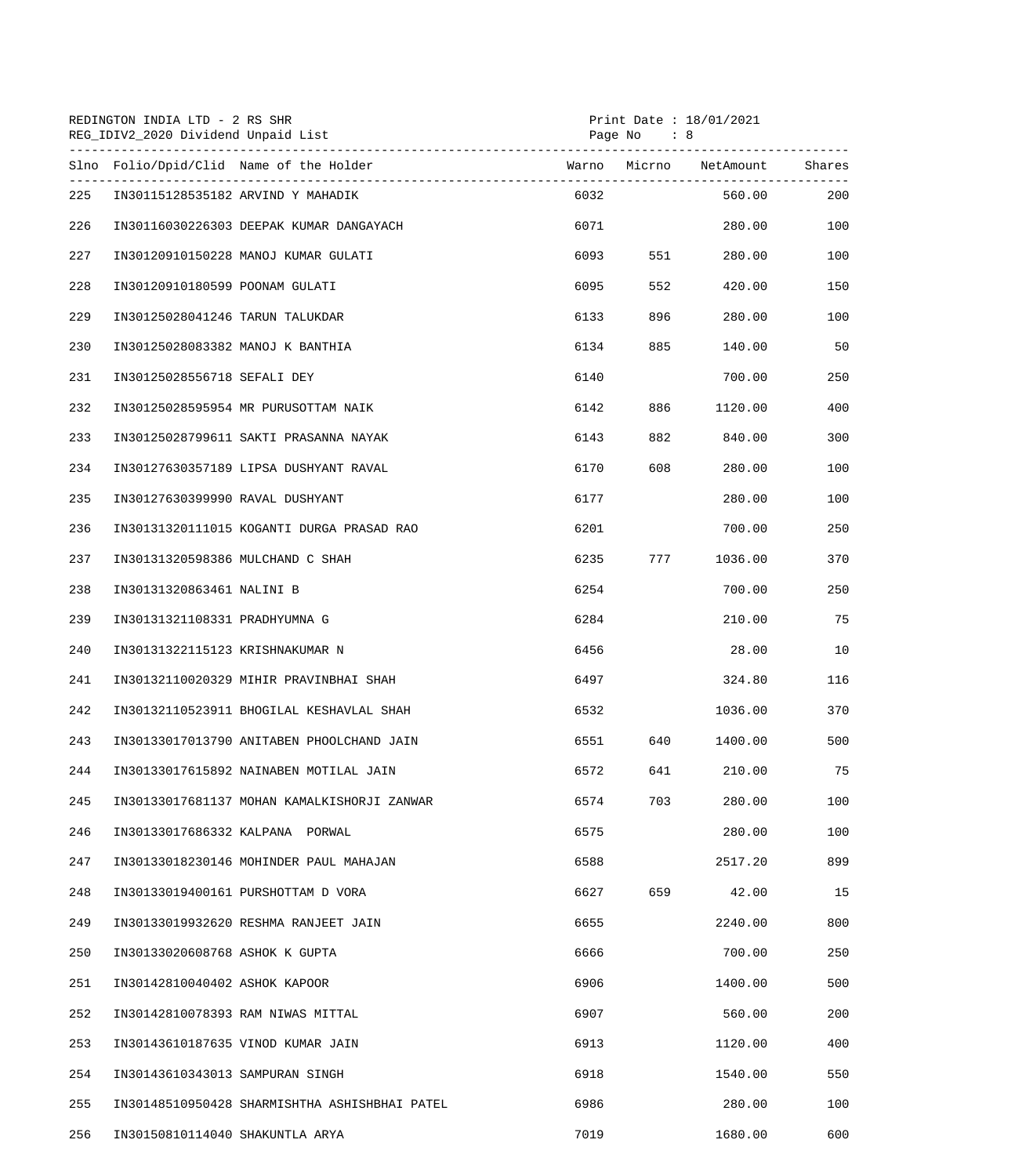|     | REDINGTON INDIA LTD - 2 RS SHR<br>REG_IDIV2_2020 Dividend Unpaid List<br>----------------------------- |      | Page No : 9 | Print Date : 18/01/2021 |                |
|-----|--------------------------------------------------------------------------------------------------------|------|-------------|-------------------------|----------------|
|     | Slno Folio/Dpid/Clid Name of the Holder                                                                |      |             |                         | Shares         |
| 257 | IN30151610257607 ARCHANA SATHEESH KUMAR                                                                | 7030 |             | 5.60                    | 2              |
| 258 | IN30154914211308 TARULATA ANUBHAI VORA                                                                 | 7075 |             | 14.00                   | 5              |
| 259 | IN30154914792290 SUSHMA KRISHNALAL DIXIT                                                               | 7114 |             | 224.00                  | 80             |
| 260 | IN30154915603163 MADHU RANI SHARMA                                                                     | 7149 | 650 11      | 560.00                  | 200            |
| 261 | IN30154918528210 PRASHANT SHANKARNARAYAN THACHAPULLY                                                   | 7246 |             | 56.00                   | 20             |
| 262 | IN30155720062463 LOK NATH VERMA                                                                        | 8250 | 540         | 201.60                  | 72             |
| 263 | IN30155720088383 HEM CHANDRA                                                                           | 8251 | 557         | 2.80                    | $\mathbf{1}$   |
| 264 | IN30155720640238 JAGAN NATH                                                                            | 8253 | 541         | 2.80                    | $\mathbf{1}$   |
| 265 | IN30155721247775 JYOTI CHHABRA                                                                         | 8257 | 717         | 361.20                  | 129            |
| 266 | IN30155721517225 KHUSHI RAM LAMBA                                                                      | 8258 | 526         | 112.00                  | 40             |
| 267 | IN30160410104607 KISHORE ALUMAL KATYARI                                                                | 8275 | 663         | 56.00                   | 20             |
| 268 | IN30160410138587 BHUPENDRA NATH MEHRA                                                                  | 8282 | 562         | 28.00                   | 10             |
| 269 | IN30160410246908 CHANCHAL JAIN                                                                         | 8289 |             | 140.00                  | 50             |
| 270 | IN30160410361678 AJAY RAJMANGAL SINGH                                                                  | 8296 | 662         | 70.00                   | 25             |
| 271 | IN30160410508284 PRADEEP KUMAR JAIN                                                                    | 8305 | 651 7       | 201.60                  | 72             |
| 272 | IN30160410543387 RATHINAM CHANDRA MOHAN                                                                | 8307 |             | 84.00                   | 30             |
| 273 | IN30160410643992 ALLWIN GLADSON                                                                        | 8314 |             | 25.20                   | 9              |
| 274 | IN30160411034321 RAMLA EDATHADATHIL                                                                    | 8328 |             | 140.00                  | 50             |
| 275 | IN30160411665165 TARUN CHANDURLAL KARDA                                                                | 8396 |             | 70.00                   | 25             |
| 276 | IN30163740055168 LISSY PAUL                                                                            | 8483 | 937         | 3976.00                 | 1420           |
| 277 | IN30163740515175 SENTHIL KUMAR C P                                                                     | 8540 | 807         | 5.60                    | 2              |
| 278 | IN30163740650447 K MALATHY                                                                             | 8556 | 814         | 140.00                  | 50             |
| 279 | IN30163740837843 R N DEVARAJAN                                                                         | 8577 | 808         | 140.00                  | 50             |
| 280 | IN30163740885816 C KARTHIKEYAN                                                                         | 8581 | 803         | 2.80                    | $\mathbf{1}$   |
| 281 | IN30163741091926 LAVANYA V                                                                             | 8594 |             | 5.60                    | $\overline{a}$ |
| 282 | IN30163741166949 PERUMAL SHANKAR S                                                                     | 8600 | 826         | 16.80                   | 6              |
| 283 | IN30163741332146 S GNANA GURU DEVI                                                                     | 8616 | 825         | 210.00                  | 75             |
| 284 | IN30163741545188 RAMLATH K T                                                                           | 8664 |             | 5.60                    | 2              |
| 285 | IN30163760063904 NARESH SONI                                                                           | 8734 |             | 14.00                   | 5              |
| 286 | IN30167010336665 SEENU CHAUDHARY                                                                       | 8802 |             | 700.00                  | 250            |
| 287 | IN30169610353982 SENTHIL KUMAR.M                                                                       | 8829 | 838         | 70.00                   | 25             |
| 288 | IN30169611161088 SHOBHA SONI                                                                           | 8851 |             | 14.00                   | 5              |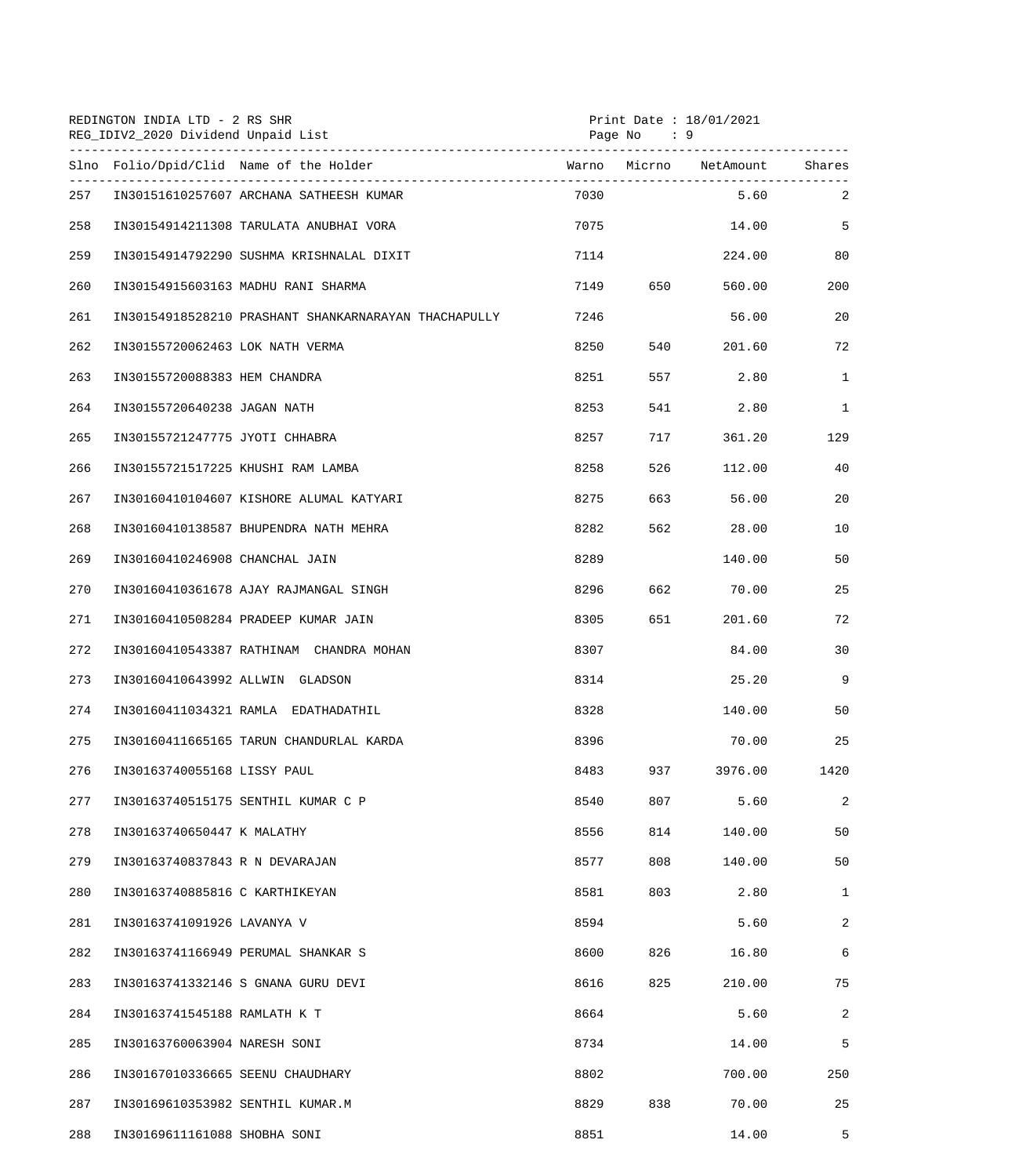|     | REDINGTON INDIA LTD - 2 RS SHR<br>REG_IDIV2_2020 Dividend Unpaid List |                                             |      | Page No : 10 | Print Date: 18/01/2021 |        |
|-----|-----------------------------------------------------------------------|---------------------------------------------|------|--------------|------------------------|--------|
|     |                                                                       | Slno Folio/Dpid/Clid Name of the Holder     |      |              | Warno Micrno NetAmount | Shares |
| 289 |                                                                       | IN30169611240482 HIMACHALAM DASARAJU        |      |              | 8853 736 280.00        | 100    |
| 290 |                                                                       | IN30169611580380 CHANDRABABU SHANKAR        |      | 8858 827     | 56.00                  | 20     |
| 291 |                                                                       | IN30176610124703 HARINDER KUMAR SINGLA      | 8888 |              | 70.00                  | 25     |
| 292 | IN30176680000448 RAJ RANI CHADHA                                      |                                             | 8889 |              | 140.00                 | 50     |
| 293 |                                                                       | IN30177412304095 SHARYU SUBHASH GANDHI      | 8957 | 679          | 56.00                  | 20     |
| 294 |                                                                       | IN30177412529543 SURENDRA PRATAP SINGH      | 8961 | 686          | 280.00                 | 100    |
| 295 | IN30177412747384 RAJESH DASHORE                                       |                                             | 8964 |              | 84.00                  | 30     |
| 296 |                                                                       | IN30177413122599 JYOTI MAHENDRA GADA        | 8969 | 727          | 1400.00                | 500    |
| 297 |                                                                       | IN30177413875467 ANJANA JAIN GIRIYA         | 8978 | 713          | 280.00                 | 100    |
| 298 | IN30177414683894 ARIF K                                               |                                             | 8993 | 850          | 700.00                 | 250    |
| 299 | IN30177415702730 ORPITA MENON                                         |                                             | 9012 | 517          | 42.00                  | 15     |
| 300 |                                                                       | IN30177415708925 ANUPAMA P CHAKRAVARTY      | 9013 | 605          | 1400.00                | 500    |
| 301 |                                                                       | IN30177415882256 SANJAY KUMAR VERMA         | 9017 |              | 280.00                 | 100    |
| 302 |                                                                       | IN30177416202249 NARAYAN RAM MAHTO          | 9021 | 900 000      | 560.00                 | 200    |
| 303 |                                                                       | IN30177417888381 SINGH SATISH KUMAR         | 9068 |              | 28.00                  | 10     |
| 304 | IN30177418408714 HARISH KUMAR                                         |                                             | 9101 |              | 280.00                 | 100    |
| 305 | IN30177418885962 VIKAS                                                |                                             | 9138 |              | 28.00                  | 10     |
| 306 |                                                                       | IN30177419488375 VIJAY KUMAR SHARMA         | 9176 |              | 11.20                  | 4      |
| 307 | IN30177419707475 REENA DAGA                                           |                                             | 9189 |              | 1268.40                | 453    |
| 308 | IN30181110052225 SHIBIJA P. P.                                        |                                             | 9198 | 845          | 280.00                 | 100    |
| 309 |                                                                       | IN30184610356716 BIRENDRA KUMAR SINGH       | 9221 |              | 280.00                 | 100    |
| 310 | IN30192630250200 D P HARISH                                           |                                             | 9256 |              | 770.00                 | 275    |
| 311 |                                                                       | IN30192630365823 NARASIMHAM PATTISAPU       | 9259 | 778          | 182.00                 | 65     |
| 312 |                                                                       | IN30197510048805 JASPAL KAUR CHAHAL         | 9287 |              | 2240.00                | 800    |
| 313 | IN30198310016254 M. K. RATHI                                          |                                             | 9291 | 714          | 246.40                 | 88     |
| 314 | IN30198310028780 RAKHI PATNI                                          |                                             | 9293 | 707          | 5.60                   | 2      |
| 315 | IN30198310435217 RAGINI GUPTA                                         |                                             | 9300 | 706          | 560.00                 | 200    |
| 316 |                                                                       | IN30198310597514 MUJEERAHAMED NASEER AHAMED | 9305 | 783          | 14.00                  | 5      |
| 317 |                                                                       | IN30199110249389 DINESHKUMAR K. PATEL       | 9369 | 593          | 140.00                 | 50     |
| 318 |                                                                       | IN30199110294647 TUSHAR BALKRISHNA DAVE     | 9370 |              | 140.00                 | 50     |
| 319 | IN30199110832974 PRAVINA PATEL                                        |                                             | 9395 |              | 436.80                 | 156    |
| 320 | IN30205010067384 PRATIBHA GUPTA                                       |                                             | 9458 |              | 280.00                 | 100    |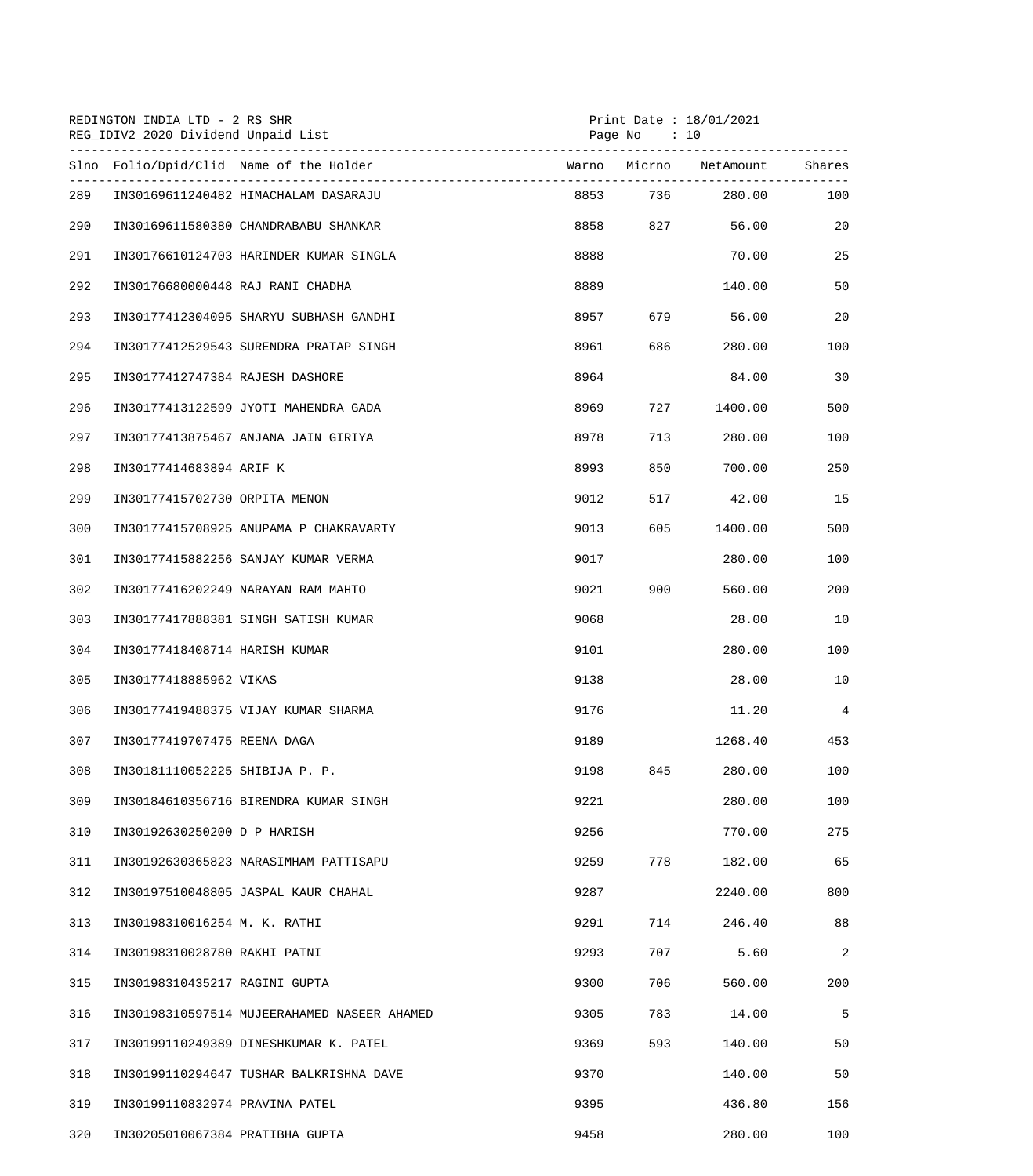|     | REDINGTON INDIA LTD - 2 RS SHR<br>REG_IDIV2_2020 Dividend Unpaid List<br>Page No : 11 |      |         | Print Date: 18/01/2021 |                |  |
|-----|---------------------------------------------------------------------------------------|------|---------|------------------------|----------------|--|
|     | Slno Folio/Dpid/Clid Name of the Holder                                               |      |         | Warno Micrno NetAmount | Shares         |  |
| 321 | IN30210510197519 SUSHILA DEVI KHETAN                                                  |      |         | 9478 906 560.00        | 200            |  |
| 322 | IN30210510269015 MURARI LAL KHETAN                                                    | 9484 |         | 280.00                 | 100            |  |
| 323 | IN30214810183464 PANKAJ                                                               | 9531 |         | 840.00                 | 300            |  |
| 324 | IN30214810329738 RAGHAVENDRA RAIKAR                                                   | 9538 |         | 789 2.80               | $\mathbf{1}$   |  |
| 325 | IN30214810471114 HEMALATHA                                                            | 9546 | 771     | 840.00                 | 300            |  |
| 326 | IN30216410119316 VIKRAM KISHOR VAJIR                                                  | 9586 | 652     | 840.00                 | 300            |  |
| 327 | IN30216410214768 SANJIT KUMAR BARNWAL                                                 | 9590 | 904     | 42.00                  | 15             |  |
| 328 | IN30216410553413 ANIRUDH K BANTWAL                                                    | 9623 |         | 56.00                  | 20             |  |
| 329 | IN30220110161687 GAURANGKUMAR PRAVINCHANDRA SHAH                                      | 9637 |         | 840.00                 | 300            |  |
| 330 | IN30220110168640 AMOL PANDURANG PRABHUDESAI                                           | 9638 |         | 670 11.20              | $\overline{4}$ |  |
| 331 | IN30220110368923 SANDIP HANUMANTRAO SHINDE                                            | 9651 |         | 44.80                  | 16             |  |
| 332 | IN30223611558269 SESHADRI CHAMARAJANAG VARADARAJAN                                    | 9708 |         | 70.00                  | 25             |  |
| 333 | IN30226910262116 PALLAB CHOUDHURY                                                     | 9752 | 902 200 | 70.00                  | 25             |  |
| 334 | IN30226910761188 P V RAMANA                                                           | 9781 |         | 33.60                  | 12             |  |
| 335 | IN30226910909017 ABDURAHIMAN P                                                        | 9790 | 848     | 112.00                 | 40             |  |
| 336 | IN30226910993180 RAJNIKANT RAMNIKLAL MEHTA                                            | 9793 |         | 655 840.00             | 300            |  |
| 337 | IN30226911295034 MEHUL K MEHTA                                                        | 9803 |         | 1036.00                | 370            |  |
| 338 | IN30226911460105 MEHUL KIRITKUMAR MEHTA                                               | 9810 |         | 526.40                 | 188            |  |
| 339 | IN30226911611611 NITABEN NITINBHAI DAVE                                               | 9824 | 612     | 1201.20                | 429            |  |
| 340 | IN30226911723378 BALACHANDAR D                                                        | 9828 |         | 84.00                  | 30             |  |
| 341 | IN30226911728583 THADATHILKUKZHI BIJESH                                               | 9829 |         | 70.00                  | 25             |  |
| 342 | IN30226911748148 HASMUKH SAVJIBHAI KHATRA                                             | 9830 | 665     | 14.00                  | 5              |  |
| 343 | IN30226911827778 RAMESH CHARAN                                                        | 9834 | 560     | 126.00                 | 45             |  |
| 344 | IN30226912225107 R GANESH KUMAR                                                       | 9844 | 832     | 5.60                   | 2              |  |
| 345 | IN30226912517849 NANIGOPAL PANDIT                                                     | 9857 | 875     | 56.00                  | 20             |  |
| 346 | IN30226912757414 BIJNAN SINGH ASHISH                                                  | 9871 |         | 448.00                 | 160            |  |
| 347 | IN30226912833207 SUBRATA DAS                                                          | 9876 |         | 11.20                  | 4              |  |
| 348 | IN30226912902667 V VIDHYA                                                             | 9879 |         | 70.00                  | 25             |  |
| 349 | IN30226912988865 SUSHANT RAMAKANT RANE                                                | 9884 |         | 8.40                   | 3              |  |
| 350 | IN30226913317636 SURESH SAHU                                                          | 9902 | 894     | 109.20                 | 39             |  |
| 351 | IN30226913561820 GIRISH BHASKAR KADGE                                                 | 9913 |         | 5.60                   | 2              |  |
| 352 | IN30226913630795 ANIL C WILSON                                                        | 9917 | 847     | 42.00                  | 15             |  |
|     |                                                                                       |      |         |                        |                |  |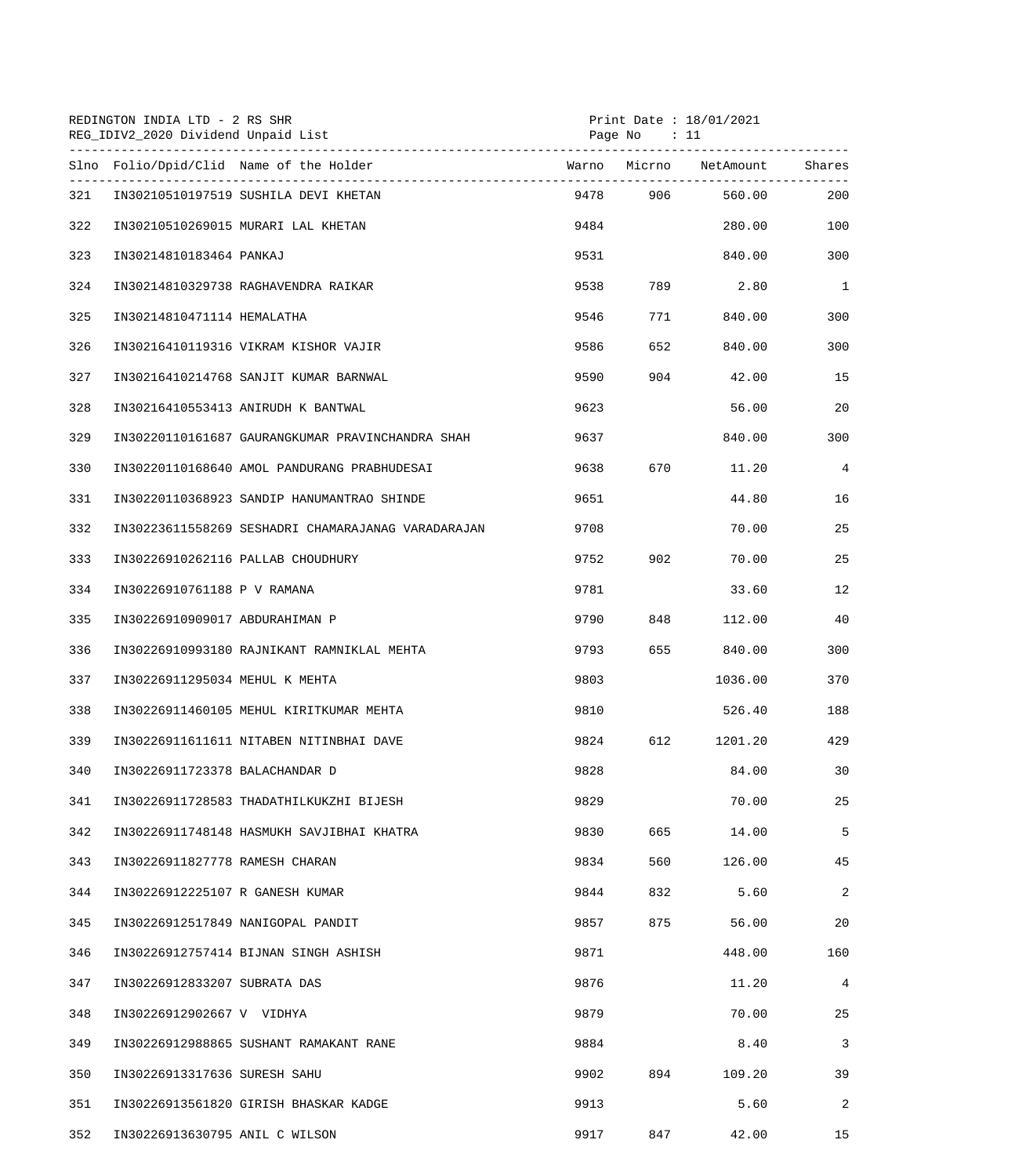|     | REDINGTON INDIA LTD - 2 RS SHR<br>REG_IDIV2_2020 Dividend Unpaid List |       | Page No $: 12$ | Print Date : 18/01/2021 |                |
|-----|-----------------------------------------------------------------------|-------|----------------|-------------------------|----------------|
|     | Slno Folio/Dpid/Clid Name of the Holder                               |       |                |                         |                |
| 353 | IN30226913808289 HARI LAL TANWAR                                      |       |                | 9921 521 2.80           | $\mathbf{1}$   |
| 354 | IN30226913808408 DHANRAJ HIMMATRAO PAWAR                              | 9922  |                | 11.20                   | $\overline{4}$ |
| 355 | IN30226914199535 RAKESH SAHNI                                         | 9942  |                | 680.40                  | 243            |
| 356 | IN30226914241821 LILY AJMERA                                          | 9944  |                | 560.00                  | 200            |
| 357 | IN30226914713997 KOKILABEN DHIRAJLAL GAMI                             | 9992  |                | 140.00                  | 50             |
| 358 | IN30226990016984 IVA BOSE                                             | 10004 |                | 280.00                  | 100            |
| 359 | IN30231610170020 SHARWAN KUMAR SINGH                                  | 10037 | 873            | 84.00                   | 30             |
| 360 | IN30232410352685 D BAPI RAJU                                          | 10058 | 759            | 840.00                  | 300            |
| 361 | IN30232410572914 VAJRAPU RAJARATNAM                                   | 10060 | 753 — 17       | 140.00                  | 50             |
| 362 | IN30232410670488 C.V.S.RAJU                                           | 10061 |                | 840.00                  | 300            |
| 363 | IN30232410711280 K K VISWANADHA RAJU                                  | 10062 | 760 — 17       | 1036.00                 | 370            |
| 364 | IN30232410820664 D GANAPATHI RAJU                                     | 10064 |                | 1036.00                 | 370            |
| 365 | IN30232410825406 M OMKARAVARMA                                        | 10065 |                | 1036.00                 | 370            |
| 366 | IN30232410825545 M SUBBA RAJU                                         | 10066 | 761 — 1        | 1022.00                 | 365            |
| 367 | IN30232411068614 R V V CHANDRA LAKSHMI                                | 10073 |                | 744 70.00               | 25             |
| 368 | IN30236510186167 PAWAN KUMAR                                          | 10098 | 528            | 350.00                  | 125            |
| 369 | IN30236510210769 RADHE SHYAM GUPTA                                    | 10099 |                | 1150.80                 | 411            |
| 370 | IN30236510274224 SOURABH ANAND                                        | 10105 |                | 280.00                  | 100            |
| 371 | IN30236510579368 LEENA SACHDEVA                                       | 10108 | 522            | 280.00                  | 100            |
| 372 | IN30246110044487 SHAH SAURENDRA SHANKERLAL                            | 10154 |                | 725.20                  | 259            |
| 373 | IN30246110107206 HEMLATABEN DINKARRAY JADAVANI                        | 10158 |                | 840.00                  | 300            |
| 374 | IN30246110213896 BHARTI RAM ABICHANDANI                               | 10176 |                | 840.00                  | 300            |
| 375 | IN30246110422107 DEEPAK RAHULBHAI KAPADIA                             | 10196 |                | 543.20                  | 194            |
| 376 | IN30246110746034 KRISHNAKANT SHANTILAL SHAH                           | 10232 |                | 560.00                  | 200            |
| 377 | IN30246110789561 HARIT JAYDEV SARAIYA                                 | 10237 |                | 8.40                    | $\overline{3}$ |
| 378 | IN30247040121314 ARUN DASHARATH KUTHE                                 | 10252 | 668            | 560.00                  | 200            |
| 379 | IN30258210102110 SACHIN N GOHEL                                       | 10277 |                | 1400.00                 | 500            |
| 380 | IN30260310104037 RIYAZ KHAN KARIM KHAN                                | 10286 |                | 140.00                  | 50             |
| 381 | IN30260310142399 MITESH ARVINDLAL CHOKSHI                             | 10288 |                | 280.00                  | 100            |
| 382 | IN30260310192802 VILESH KRISHNA KEDARE                                | 10293 |                | 53.20                   | 19             |
| 383 | IN30264610026765 RUNA GHOSH                                           | 10307 | 878            | 1400.00                 | 500            |
| 384 | IN30267936857237 SONIA KHANDELWAL                                     | 10750 |                | 64.40                   | 23             |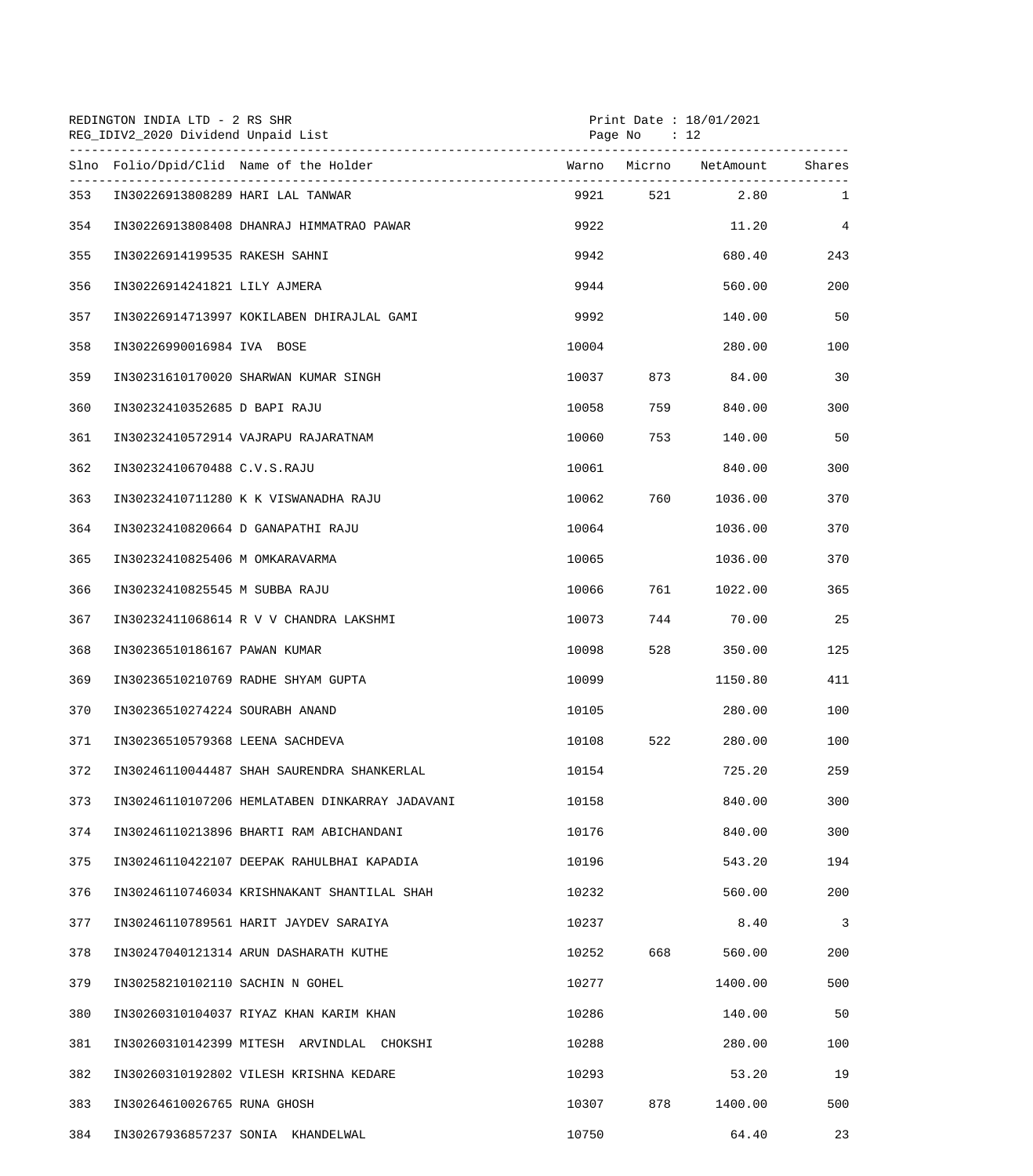| REDINGTON INDIA LTD - 2 RS SHR<br>REG_IDIV2_2020 Dividend Unpaid List |                                 |                                              | Print Date: 18/01/2021<br>Page No $: 13$ |           |                  |                          |
|-----------------------------------------------------------------------|---------------------------------|----------------------------------------------|------------------------------------------|-----------|------------------|--------------------------|
|                                                                       |                                 | Slno Folio/Dpid/Clid Name of the Holder      |                                          |           |                  | Shares                   |
| 385                                                                   |                                 | IN30268710002570 AROGYASWAMY P.P.            |                                          |           | 10883 856 140.00 | 50                       |
| 386                                                                   | IN30273410034785 B SRIDEVI      |                                              | 10896                                    |           | 1400.00          | 500                      |
| 387                                                                   | IN30281412518940 BRINDHADEVI S  |                                              | 11009                                    |           | 8.40             | $\overline{\phantom{a}}$ |
| 388                                                                   | IN30282210445549 PARIDHI GUPTA  |                                              | 11045                                    |           | 700.00           | 250                      |
| 389                                                                   | IN30287120859189 R NATARAJAN    |                                              | 11081                                    |           | 112.00           | 40                       |
| 390                                                                   |                                 | IN30290248453467 RJS VINIMAY PRIVATE LIMITED | 11633                                    |           | 280.00           | 100                      |
| 391                                                                   |                                 | IN30292710265607 CHANDRA SHEKHAR AZAD        | 11753                                    |           | 268.80           | 96                       |
| 392                                                                   | IN30292710309455 VISHVAJEET .   |                                              | 11758                                    |           | 16.80            | 6                        |
| 393                                                                   | IN30295120083339 DOLAN PAUL     |                                              | 11778                                    |           | 33.60            | 12                       |
| 394                                                                   | IN30307710316272 YOGANANTHAM M  |                                              | 12931                                    |           | 14.00            | 5                        |
| 395                                                                   |                                 | IN30310810152879 ANIL KUMAR GUPTA            | 12981                                    |           | 660.80           | 236                      |
| 396                                                                   | IN30310810242135 YASHPAL SINGH  |                                              | 12985                                    |           | 669.20           | 239                      |
| 397                                                                   |                                 | IN30311610021294 DEEPAK KUMAR BHANSALI       | 12996                                    | 793       | 280.00           | 100                      |
| 398                                                                   |                                 | IN30311610063364 VIJAYARAJ KOTHARI           | 13006                                    |           | 14.00            | 5                        |
| 399                                                                   | IN30311610468956 UMESH H        |                                              |                                          | 13036 784 | 280.00           | 100                      |
| 400                                                                   | IN30311610556077 SANJAYA KUMAR  |                                              | 13055                                    |           | 14.00            | 5                        |
| 401                                                                   | IN30311610637543 PRATIMA SHARMA |                                              | 13069                                    |           | 14.00            | 5                        |
| 402                                                                   | IN30311610725783 R VASUNDHARA   |                                              | 13079                                    |           | 5.60             | 2                        |
| 403                                                                   | IN30311610850704 SHARATH A M    |                                              | 13092                                    | 775       | 100.80           | 36                       |
| 404                                                                   | IN30311610893216 UPENDRA BEHERA |                                              | 13098                                    |           | 70.00            | 25                       |
| 405                                                                   | IN30311610917619 BRIJLAL TARANI |                                              | 13101                                    | 711       | 56.00            | 20                       |
| 406                                                                   |                                 | IN30311610917856 K V R KRISHNA PRASAD        | 13102                                    | 732       | 5.60             | 2                        |
| 407                                                                   |                                 | IN30311610931449 KAUSTUBH ARUN THOSAR        | 13106                                    |           | 140.00           | 50                       |
| 408                                                                   |                                 | IN30311611079526 SAMARENDRA ROUTRAY          | 13136                                    |           | 70.00            | 25                       |
| 409                                                                   | IN30311611275600 RAJEEV TANEJA  |                                              | 13161                                    |           | 89.60            | 32                       |
| 410                                                                   |                                 | IN30311611294364 THAKUR PRASAD UPADHYAY      | 13166                                    |           | 2895.20          | 1034                     |
| 411                                                                   | IN30311611416199 RAGHUBIR SINGH |                                              | 13187                                    |           | 2.80             | $\mathbf{1}$             |
| 412                                                                   |                                 | IN30311611468537 SARAT CHANDRA BEHERA        | 13200                                    |           | 2.80             | $\mathbf{1}$             |
| 413                                                                   | IN30311611586543 MUGILAN K      |                                              | 13225                                    |           | 8.40             | 3                        |
| 414                                                                   |                                 | IN30311611622381 DHANANJAY JANARDAN JAYGUDE  | 13234                                    |           | 42.00            | 15                       |
| 415                                                                   |                                 | IN30311611718484 VENKATA NARAYANA MURAKONDA  | 13263                                    |           | 2.80             | $\mathbf{1}$             |
| 416                                                                   |                                 | IN30311611808700 SHYAM SUNDER REDDY K        | 13283                                    |           | 8.40             | 3                        |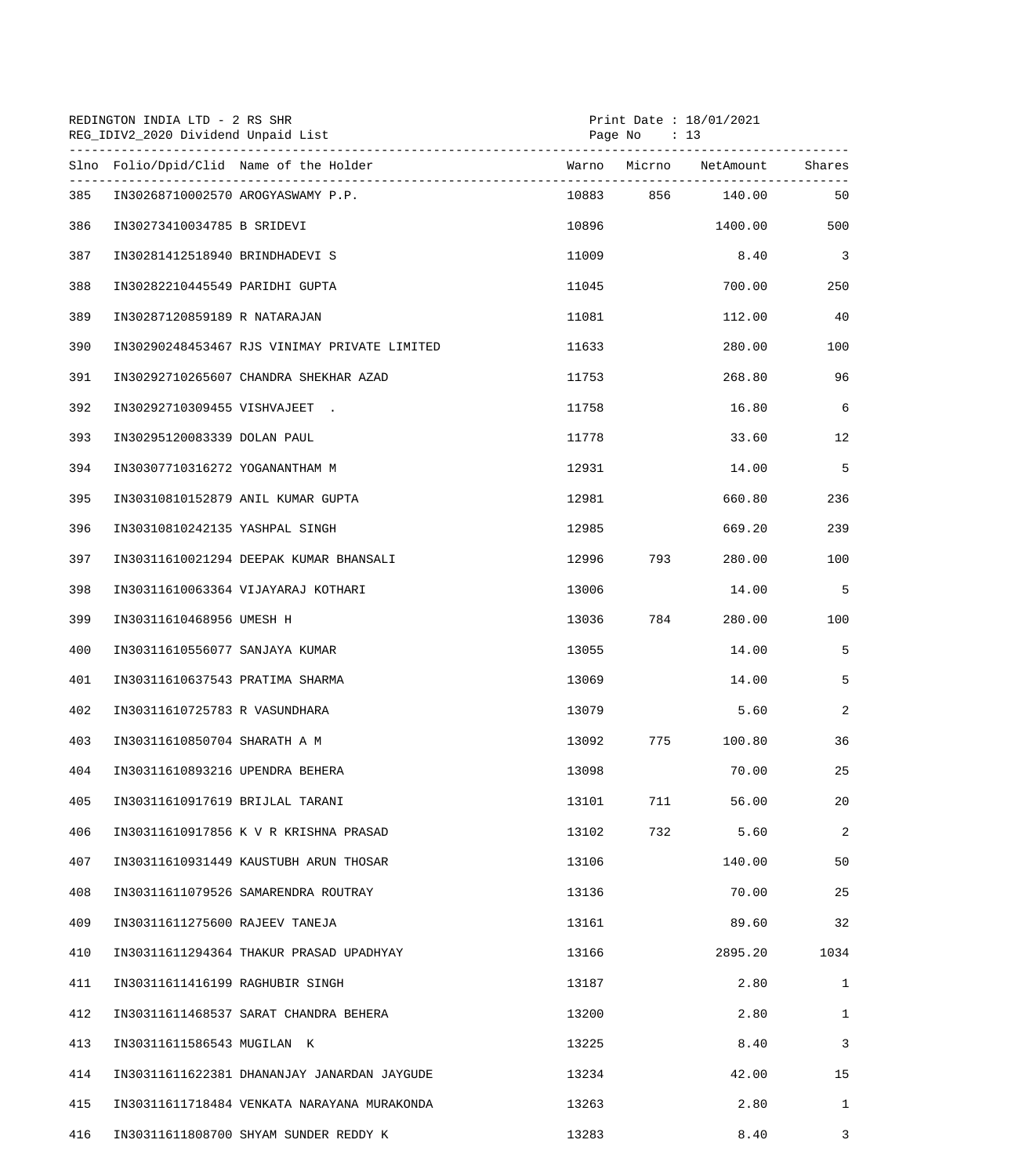|     | REDINGTON INDIA LTD - 2 RS SHR<br>REG_IDIV2_2020 Dividend Unpaid List |       | Print Date : $18/01/2021$<br>Page No : 14 |                |  |  |
|-----|-----------------------------------------------------------------------|-------|-------------------------------------------|----------------|--|--|
|     | Slno Folio/Dpid/Clid Name of the Holder                               |       |                                           |                |  |  |
| 417 | IN30311611959353 KEWALI DEVI                                          | 13297 |                                           | 28.00<br>10    |  |  |
| 418 | IN30311612715528 DEEPAK SHIVAJI KEDAR                                 |       | 13345                                     | 84.00<br>30    |  |  |
| 419 | IN30311612808580 ASHOKKUMAR K GAJERA                                  |       | 1400.00<br>13351 200                      | 500            |  |  |
| 420 | IN30311612886285 ANKUSH TANEJA                                        | 13357 | 182.00                                    | 65             |  |  |
| 421 | IN30318110009293 SISIRENDU PRASAD DAS                                 | 13434 | 28.00                                     | 10             |  |  |
| 422 | IN30327010073445 SALOME AKHIL AGARWAL                                 | 13455 | 840.00                                    | 300            |  |  |
| 423 | IN30327010277477 SHANKAR KUMAR THAKUR                                 | 13457 | 70.00                                     | 25             |  |  |
| 424 | IN30327010282917 DIVYA SHARMA                                         | 13458 | 1400.00                                   | 500            |  |  |
| 425 | IN30327010282992 SHAH BHAGYESH A                                      | 13459 | 280.00                                    | 100            |  |  |
| 426 | IN30327010299561 PRANAY SUYASH                                        | 13460 | 28.00                                     | 10             |  |  |
| 427 | IN30327010511283 SUNIL NAHAR                                          | 13462 | 5.60                                      | $\overline{2}$ |  |  |
| 428 | IN30327010603514 VINAY KUMAR GUPTA                                    | 13463 | 560.00                                    | 200            |  |  |
| 429 | IN30327010631463 CHANDEEP PASSI                                       | 13464 | 560.00                                    | 200            |  |  |
| 430 | IN30327010633788 JAYKUMAR JAGDISHBHAI PATEL                           | 13465 | 523.60                                    | 187            |  |  |
| 431 | IN30327010717540 ANJALI GARG                                          | 13469 | 280.00                                    | 100            |  |  |
| 432 | IN30327010727359 SHREYANSH NAHAR                                      | 13470 | 2.80                                      | $\mathbf{1}$   |  |  |
| 433 | IN30327010735676 SACHIN G SADIRAM                                     | 13471 | 140.00                                    | 50             |  |  |
| 434 | IN30327010743487 SIDHARTH GAUR                                        | 13472 | 84.00                                     | 30             |  |  |
| 435 | IN30327010746122 MAKARAND RAM PATANKAR                                | 13473 | 560.00                                    | 200            |  |  |
| 436 | IN30327010757985 SIDDHARTH MUKERJEE HUF                               | 13474 | 260.40                                    | 93             |  |  |
| 437 | IN30327010776935 INDRANI GHOSH                                        | 13475 | 770.00                                    | 275            |  |  |
| 438 | IN30327010804006 AVLOKIYA KANKODIYA                                   | 13476 | 358.40                                    | 128            |  |  |
| 439 | IN30327010804645 ALPA NIKHIL GADOYA                                   | 13477 | 588.00                                    | 210            |  |  |
| 440 | IN30327010832885 SAKET KUMAR JAIN                                     | 13478 | 1400.00                                   | 500            |  |  |
| 441 | IN30327010895923 HARISH KUMAR RAJENDRABABU                            | 13482 | 280.00                                    | 100            |  |  |
| 442 | IN30327010905857 GANESAN KRISHNAN                                     | 13483 | 1674.40                                   | 598            |  |  |
| 443 | IN30327010917282 YES BANK LIMITED                                     | 13484 | 1400.00                                   | 500            |  |  |
| 444 | IN30327080002819 RAKSHAK BHANDARI                                     | 13485 | 840.00                                    | 300            |  |  |
| 445 | IN30327080008543 CHANDA RANKA                                         | 13486 | 840.00                                    | 300            |  |  |
| 446 | IN30327080016279 ARCHANA ABHAY BHANDARI                               | 13487 | 280.00                                    | 100            |  |  |
| 447 | IN30327080017200 SRAVANI IMMADISETTY                                  | 13488 | 56.00                                     | 20             |  |  |
| 448 | IN30327080023246 VRUTI MUKESH JOSHI                                   | 13489 | 56.00                                     | 20             |  |  |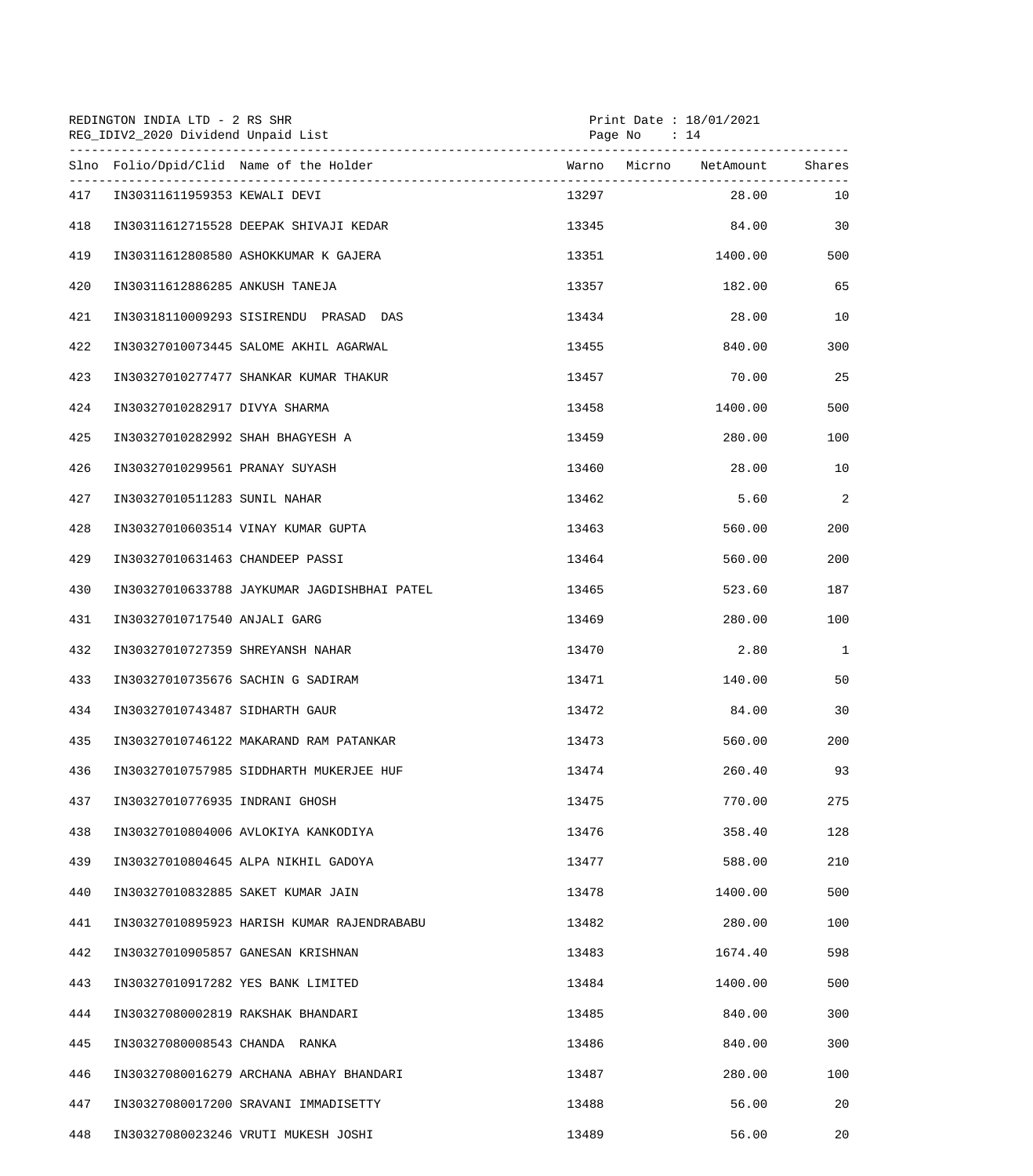| REDINGTON INDIA LTD - 2 RS SHR<br>Print Date: 18/01/2021<br>REG_IDIV2_2020 Dividend Unpaid List<br>Page No : 15 |                                         |       |     |                        |              |
|-----------------------------------------------------------------------------------------------------------------|-----------------------------------------|-------|-----|------------------------|--------------|
|                                                                                                                 | Slno Folio/Dpid/Clid Name of the Holder |       |     | Warno Micrno NetAmount | Shares       |
| 449                                                                                                             | IN30371910395022 ANANTH KIRTHAN MALLYA  | 13664 |     | 280.00                 | 100          |
| 450                                                                                                             | IN30371910473537 JEROME ARANHA          | 13667 |     |                        | 5.60<br>2    |
| 451                                                                                                             | IN30383310012499 PRAVESH NAHAR          | 13745 |     |                        | 2.80 1       |
| 452                                                                                                             | IN30383310088208 KIRAN KACHOLIA         | 13752 |     | 280.00                 | 100          |
| 453                                                                                                             | IN30400410012458 PRAJNA PARAMITA BISWAL | 13777 |     | 560.00                 | 200          |
| 454                                                                                                             | IN30415810022003 VINEET NAHATA          | 13795 |     | 39944.80               | 14266        |
| 455                                                                                                             | IN30429510534814 SUBHASIS NANDA         | 13835 | 889 | 210.00                 | 75           |
| 456                                                                                                             | IN30429514552603 AJAY KUMAR DUBEY       | 14043 |     | 98.00                  | 35           |
| 457                                                                                                             | IN30429514578324 SHEEMA NABI OASBA      | 14046 |     | 5.60                   | 2            |
| 458                                                                                                             | IN30429514591725 ASHOK K GARG           | 14050 |     | 2.80                   | $\mathbf{1}$ |
| 459                                                                                                             | IN30429514910714 PRADIP KUMAR           | 14076 |     | 2.80                   | $\mathbf{1}$ |
| 460                                                                                                             | IN30429514942490 M MADHAVAN             | 14079 |     | 249.20                 | 89           |
| 461                                                                                                             | IN30429514965756 SANJAY MUKHOPADHYAY    | 14080 |     | 280.00                 | 100          |
| 462                                                                                                             | IN30429515114191 POLURI SAMPATH KUMAR   | 14087 |     | 2.80                   | 1            |
| 463                                                                                                             | IN30429515142371 GOUTAM H SANGLI        | 14088 |     | 14.00                  | 5            |
| 464                                                                                                             | IN30429515525891 M RAM REDDY            | 14108 |     | 100.80                 | 36           |
| 465                                                                                                             | IN30429515799253 SAGAR DILIP MAHADIK    | 14126 |     | 56.00                  | 20           |
| 466                                                                                                             | IN30429515974857 ATANU ROY              | 14138 |     | 56.00                  | 20           |
| 467                                                                                                             | IN30429515980181 A RAJIVGANDHI          | 14141 |     | 28.00                  | 10           |
| 468                                                                                                             | IN30429515990380 SUJIT KUMAR SAHU       | 14144 |     | 16.80                  | 6            |
| 469                                                                                                             | IN30429515991874 ARUNKUMAR              | 14145 |     | 30.80                  | 11           |
| 470                                                                                                             | IN30429516004357 SATYENDRA SONI         | 14146 |     | 58.80                  | 21           |
| 471                                                                                                             | IN30429517442531 SACHIN MAHAVIR PATIL   | 14228 |     | 61.60                  | 22           |
| 472                                                                                                             | IN30429518430788 R KALAIVANI            | 14289 |     | 42.00                  | 15           |
| 473                                                                                                             | IN30429518511481 PUSHKAR BAJPAI         | 14294 |     | 336.00                 | 120          |
| 474                                                                                                             | IN30611420069038 KUMARDEEP CHAUDHARY    | 14609 |     | 168.00                 | 60           |
| 475                                                                                                             | IN30612210014100 DEVENDER KALRA         | 14654 |     | 893.20                 | 319          |
| 476                                                                                                             | IN30612210122443 SONIA MEHRA            | 14661 |     | 1862.00                | 665          |
| 477                                                                                                             | 1100001100005667 NSCCL-WITHHOLD ACCOUNT | 14670 | 642 | 70.00                  | 25           |
| 478                                                                                                             | 1201060001047666 BHARAT BACHHAWAT       | 14744 | 870 | 604.80                 | 216          |
| 479                                                                                                             | 1201060001267108 CHAINRAJ .             | 14748 |     | 2.80                   | $\mathbf{1}$ |
| 480                                                                                                             | 1201060001482314 PARAS NATH MISHRA      | 14753 | 542 | 280.00                 | 100          |
|                                                                                                                 |                                         |       |     |                        |              |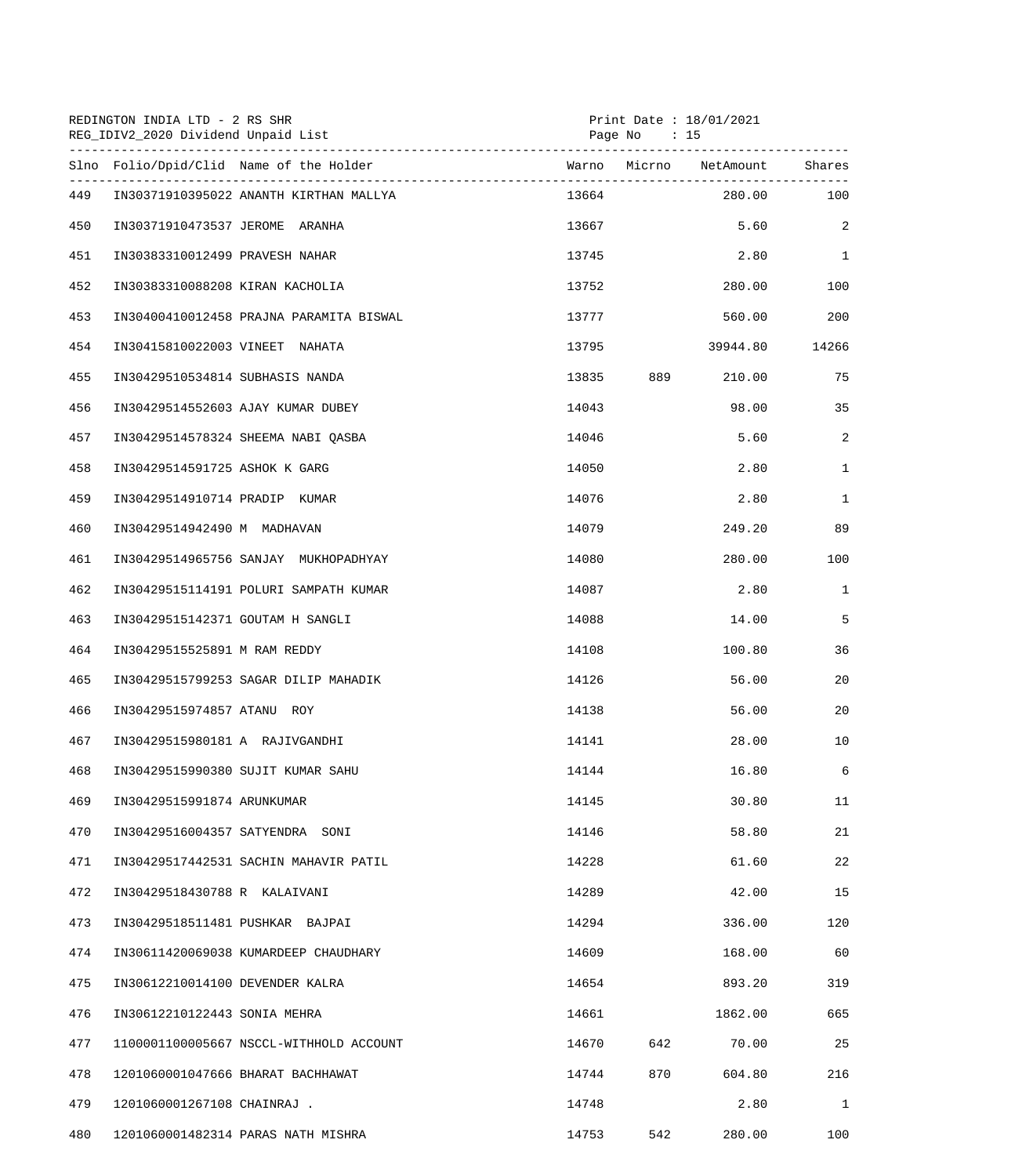|     | REDINGTON INDIA LTD - 2 RS SHR<br>REG_IDIV2_2020 Dividend Unpaid List |                                                 | Print Date : 18/01/2021<br>Page No : 16 |       |                 |              |
|-----|-----------------------------------------------------------------------|-------------------------------------------------|-----------------------------------------|-------|-----------------|--------------|
|     |                                                                       | Slno Folio/Dpid/Clid Name of the Holder         |                                         |       |                 |              |
| 481 | 1201060002441002 AJAY AGARWAL                                         |                                                 | 14783                                   |       | 28.00           | 10           |
| 482 | 1201060002853725 RAJESH BORAR                                         |                                                 | 14810                                   |       | 700.00          | 250          |
| 483 |                                                                       | 1201060002933999 RATNADEVI KAMALNAYAN CHOKHANI  |                                         | 14815 | 1400.00         | 500          |
| 484 |                                                                       | 1201060003328471 RAJESH KUMAR AGRAWAL           | 14832                                   |       | 280.00          | 100          |
| 485 | 1201060800080361 GOKUL PATIL                                          |                                                 | 14874                                   |       | 2.80<br>710 710 | <sup>1</sup> |
| 486 |                                                                       | 1201080000070202 MANOJ KUMAR GOENKA             | 14909                                   | 888   | 840.00          | 300          |
| 487 |                                                                       | 1201090000360523 GAUTAMCHAND PARASMAL JAIN      | 14933                                   | 694   | 840.00          | 300          |
| 488 | 1201090000543858 SUNIL KUMAR DAGA                                     |                                                 | 14950                                   | 575   | 280.00          | 100          |
| 489 | 1201090001358847 OM PRAKASH JALAN                                     |                                                 | 14993                                   |       | 140.00          | 50           |
| 490 | 1201090001523961 NARAYANAN.M .                                        |                                                 | 15003                                   |       | 840.00          | 300          |
| 491 | 1201090003964382 SAGARIKA MISHRA                                      |                                                 | 15094                                   |       | 2800.00         | 1000         |
| 492 |                                                                       | 1201090005000092 SHIVAJI RAO AMBERKAR           | 15118                                   |       | 2.80            | $\mathbf{1}$ |
| 493 |                                                                       | 1201090005784731 MANISH CHUNILAL CHHEDA.        | 15195                                   |       | 280.00          | 100          |
| 494 |                                                                       | 1201090005931701 SRINIVAS SATTAYYA KONDA HUF.   | 15214                                   |       | 266.00          | 95           |
| 495 |                                                                       | 1201090006441020 VISHAL PRAKASHBHAI PATEL .     | 15264                                   |       | 644.00          | 230          |
| 496 |                                                                       | 1201090006657391 SUNIL BARDIA & SONS.           | 15289                                   |       | 2.80            | 1            |
| 497 |                                                                       | 1201090008488632 SHWETA NIKHIL MEHTA.           | 15444                                   |       | 840.00          | 300          |
| 498 |                                                                       | 1201090009374041 PRACHI AGARWAL.                | 15510                                   |       | 2573.20         | 919          |
| 499 |                                                                       | 1201090011579040 SMITA PALAK PARKAR             | 15648                                   |       | 257.60          | 92           |
| 500 | 1201090012409627 SALIL YADAV                                          |                                                 | 15691                                   |       | 22.40           | 8            |
| 501 |                                                                       | 1201090700199471 DILIP PANNALAL BAFNA           | 15706                                   | 687   | 140.00          | 50           |
| 502 |                                                                       | 1201120000249974 RAJU UKHARDU SONAWANE          | 15742                                   |       | 42.00           | 15           |
| 503 |                                                                       | 1201120000284137 PRATIK PRAKASH LODHA           | 15744                                   |       | 840.00          | 300          |
| 504 |                                                                       | 1201130000005230 SUDHABEN MUKESHCHANDRA MODI    | 15758                                   |       | 280.00          | 100          |
| 505 | 1201130000221514 D BEENA                                              |                                                 | 15772                                   |       | 22.40           | 8            |
| 506 | 1201210100285911 KANTA LOHIYA                                         |                                                 | 15903                                   | 572   | 28.00           | 10           |
| 507 |                                                                       | 1201210100540450 RANJEET KUMAR RANKA HUF.       | 15921                                   |       | 182.00          | 65           |
| 508 |                                                                       | 1201320000573420 SARITA MAHENDRASINGH SHEKHAWAT | 16031                                   | 915   | 1680.00         | 600          |
| 509 | 1201330000382859 NITIN E KHALANE                                      |                                                 | 16078                                   | 695   | 280.00          | 100          |
| 510 |                                                                       | 1201330000627124 GOVIND NARAYANA KAKANI         | 16084                                   | 721   | 560.00          | 200          |
| 511 | 1201330000959738 SANJAY SAXENA                                        |                                                 | 16111                                   |       | 2326.80         | 831          |
| 512 | 1201580000123381 CHANDRA V                                            |                                                 | 16179                                   | 921   | 21000.00        | 7500         |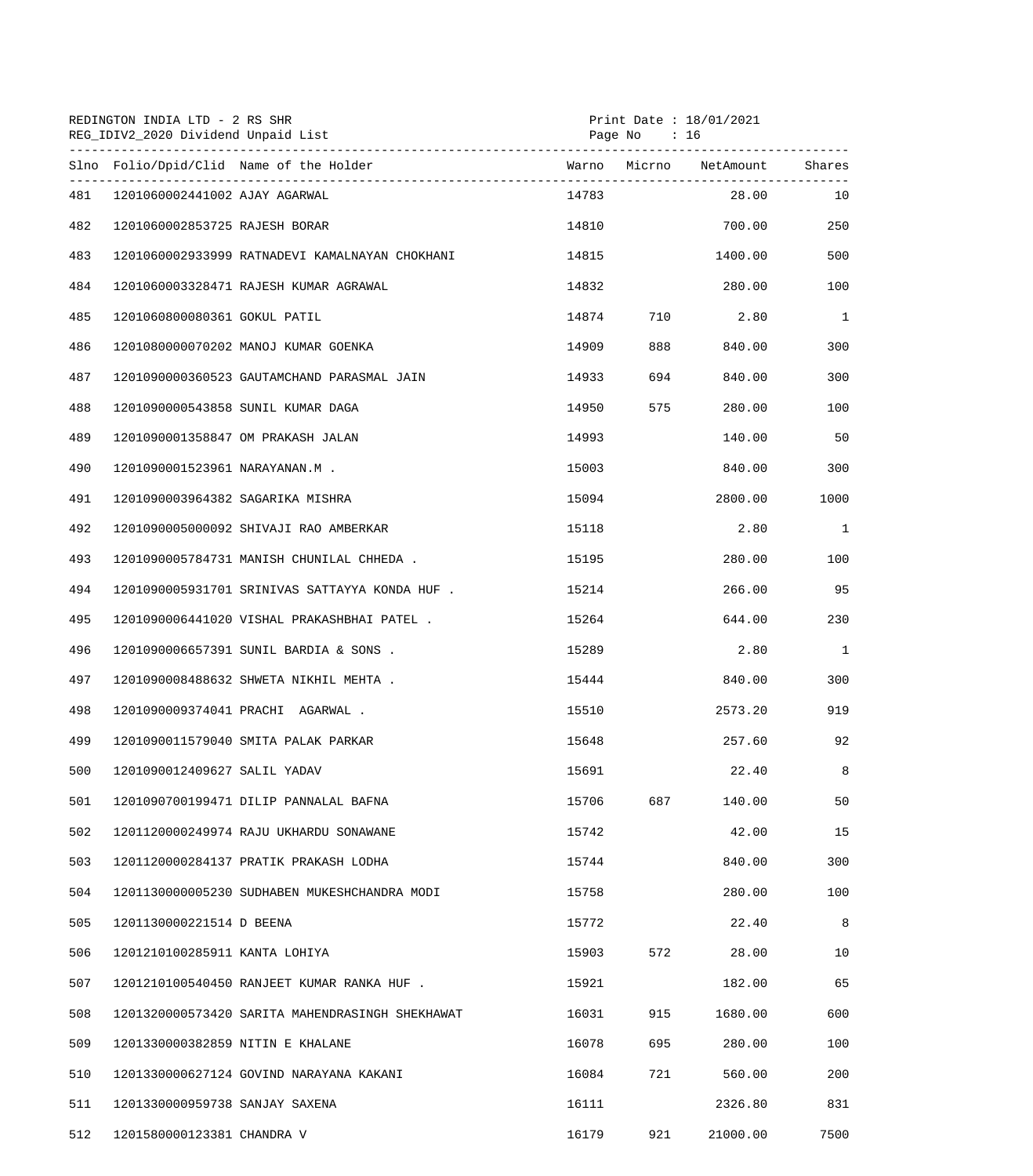|     | REDINGTON INDIA LTD - 2 RS SHR<br>Print Date : $18/01/2021$<br>REG_IDIV2_2020 Dividend Unpaid List<br>Page No : 17 |       |       |                        |        |
|-----|--------------------------------------------------------------------------------------------------------------------|-------|-------|------------------------|--------|
|     | Slno Folio/Dpid/Clid Name of the Holder                                                                            |       |       | Warno Micrno NetAmount | Shares |
| 513 | 1201640200010184 KANWALJIT SINGH                                                                                   | 16191 |       | 33.60                  | 12     |
| 514 | 1201750000188971 ASIF KAMALUDDIN KHAN                                                                              |       |       | 16230 684 126.00 45    |        |
| 515 | 1201770000032638 DILIPBHAI L MANDALIYA                                                                             | 16239 | 589   | 560.00                 | 200    |
| 516 | 1201770100677557 JENIL NARESH SANGHAVI                                                                             | 16275 |       | 280.00                 | 100    |
| 517 | 1201770100710931 SARITA NAHATA                                                                                     | 16277 | 570   | 350.00                 | 125    |
| 518 | 1201910100619830 PRASHANT MOHAN                                                                                    | 16399 | 534   | 560.00                 | 200    |
| 519 | 1201910101037480 SHEELA GUPTA                                                                                      | 16406 | 555   | 1097.60                | 392    |
| 520 | 1201910102135359 PREM NARAIN GUPTA                                                                                 | 16433 |       | 560.00                 | 200    |
| 521 | 1201910102322854 AMAR NATH GOYAL                                                                                   | 16439 |       | 530 56.00              | 20     |
| 522 | 1201910102359515 KUPPUSAMY JAIDEEP                                                                                 | 16443 |       | 56.00                  | 20     |
| 523 | 1201910102359739 VIRENDRAKUMARSINGH POOJA                                                                          | 16444 |       | 56.00                  | 20     |
| 524 | 1201910102382418 MANJIT KAUR                                                                                       | 16446 |       | 728.00                 | 260    |
| 525 | 1201910102388221 SUBHASH AGARWAL                                                                                   | 16447 |       | 715 56.00              | 20     |
| 526 | 1201970000007089 ANITA BHARAT SHAH                                                                                 | 16532 |       | 1086.40                | 388    |
| 527 | 1202000000047509 RAJASHREE NEELAPPA FULARI                                                                         | 16550 | 766   | 1050.00                | 375    |
| 528 | 1202000000067078 VAIBHAV MAHADEO RAJE                                                                              | 16552 | 681 7 | 700.00                 | 250    |
| 529 | 1202000000162543 SANGEETA KISHOR RAIGANDHI                                                                         | 16564 |       | 682 70.00              | 25     |
| 530 | 1202060000215291 SANYOGTA .                                                                                        | 16597 |       | 280.00                 | 100    |
| 531 | 1202060000584918 INDRAJIT SINGH CHAUDHARY                                                                          | 16606 | 565   | 196.00                 | 70     |
| 532 | 1202060000811254 JOHNSON P JOSE                                                                                    | 16610 |       | 196.00                 | 70     |
| 533 | 1202060000943184 K V BALASUBRAMANIAN                                                                               | 16614 |       | 2100.00                | 750    |
| 534 | 1202140000007804 SANDEEPA MAHESHWARI                                                                               | 16635 |       | 14.00                  | 5      |
| 535 | 1202290000509956 RAVINDRA KUMAR GUPTA                                                                              | 16673 |       | 182.00                 | 65     |
| 536 | 1202300000836576 JYOTSANABEN RANCHHODBHAI PATEL                                                                    | 16701 |       | 280.00                 | 100    |
| 537 | 1202300000982271 SWAPNIL M KHARADE                                                                                 | 16708 |       | 28.00                  | 10     |
| 538 | 1202300001141959 PRADEEP MAHESH GIDWANI                                                                            | 16721 |       | 156.80                 | 56     |
| 539 | 1202420000376928 SAURABH MAHESHWARI                                                                                | 16769 | 535   | 560.00                 | 200    |
| 540 | 1202470000399022 VIJAY NILKANTH SHINDE                                                                             | 16818 | 691   | 560.00                 | 200    |
| 541 | 1202470000448550 PAWAN AGARWAL                                                                                     | 16821 |       | 56.00                  | 20     |
| 542 | 1202470000495320 SHAH MAHASUKHRAI PRAGJIBHAI HUF.                                                                  | 16824 |       | 2800.00                | 1000   |
| 543 | 1202620000015803 KISHORE KHATRI                                                                                    | 16880 |       | 140.00                 | 50     |
| 544 | 1202700000079824 FAIZ ASHFAO SHAIKH                                                                                | 16921 | 680   | 280.00                 | 100    |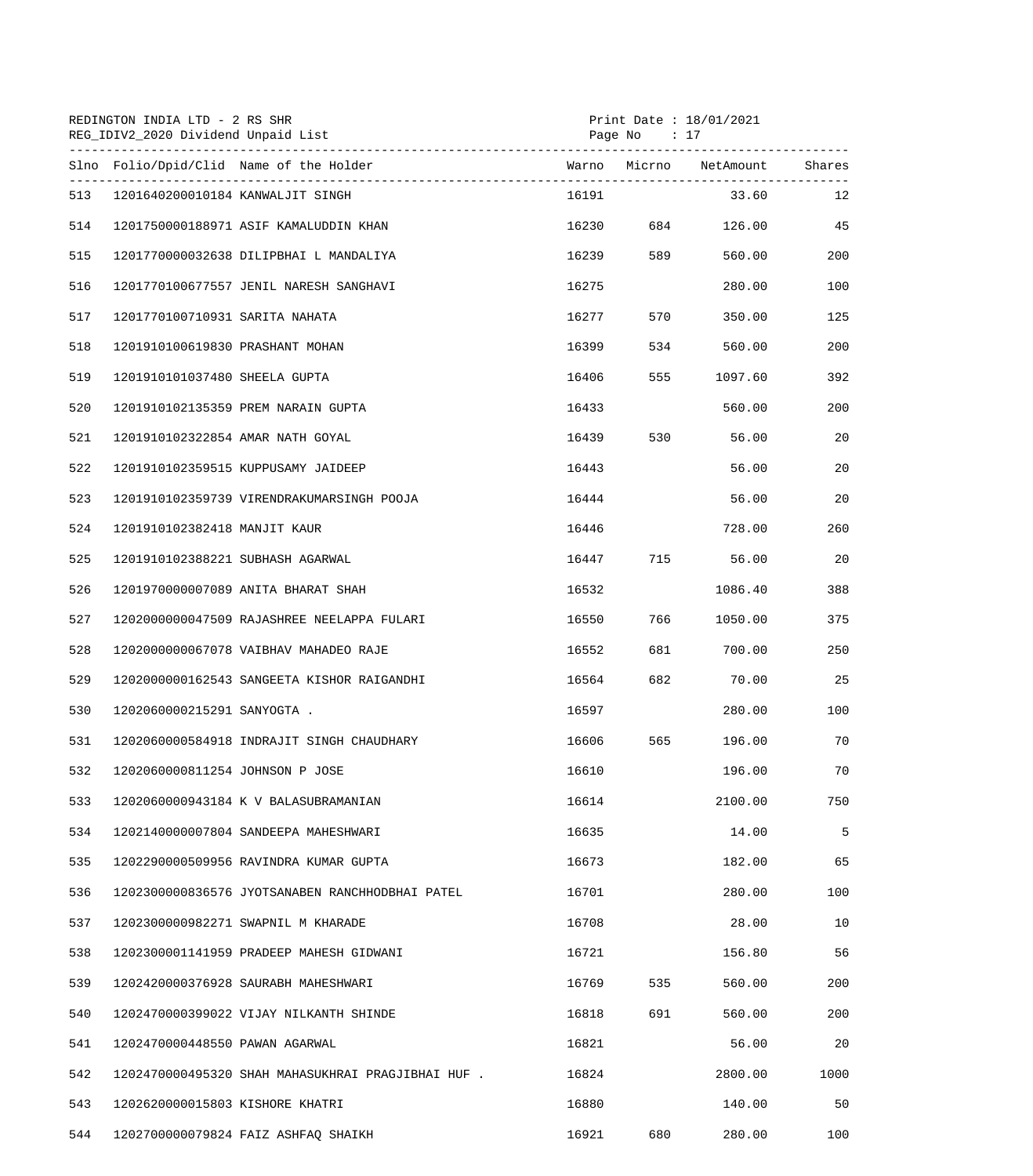|     | REDINGTON INDIA LTD - 2 RS SHR<br>REG_IDIV2_2020 Dividend Unpaid List |                                               |       | Print Date : $18/01/2021$<br>Page No $: 18$ |                  |                 |
|-----|-----------------------------------------------------------------------|-----------------------------------------------|-------|---------------------------------------------|------------------|-----------------|
|     |                                                                       | Slno Folio/Dpid/Clid Name of the Holder       |       |                                             |                  |                 |
| 545 |                                                                       | 1202840000028501 ASHWIN RAMJI KARANIYA        | 16964 |                                             | 81.20            | 29              |
| 546 |                                                                       | 1202890000128907 AMARLAL BALUMAL (HUF).       |       |                                             | 17003 780 840.00 | 300             |
| 547 |                                                                       | 1202890000255482 ALKA KRISHANKUMAR BHATIA     | 17010 |                                             | 840.00           | 300             |
| 548 |                                                                       | 1202890000441678 KAVITA BHARAT SONAWANE       | 17019 | 693 — 10                                    | 140.00           | 50              |
| 549 |                                                                       | 1202890000607701 GEORGE M MURZELLO            | 17028 |                                             | 1064.00          | 380             |
| 550 |                                                                       | 1202890000679883 DINESH KUMAR KATELA          | 17030 | 571                                         | 168.00           | 60              |
| 551 |                                                                       | 1202890000894291 JYOTI KASHINATH DEORE        | 17040 | 690                                         | 25.20            | 9               |
| 552 |                                                                       | 1202920000075238 BHAG CHAND BANSAL            | 17123 | 566                                         | 280.00           | 100             |
| 553 |                                                                       | 1202990000037835 G MANICKAVASAGAM             | 17190 | 831 — 10                                    | 126.00           | 45              |
| 554 | 1202990001035571 GAURAV SHUKLA                                        |                                               | 17198 |                                             | 453.60           | 162             |
| 555 |                                                                       | 1202990003165275 NARENDER KUMAR AHUJA         | 17211 | 514                                         | 700.00           | 250             |
| 556 |                                                                       | 1202990004329060 KYDALA CHANNAIAH SRINIVASU   | 17230 | 798                                         | 504.00           | 180             |
| 557 | 1203000001061064 ARJUN AHUJA                                          |                                               | 17305 |                                             | 70.00            | 25              |
| 558 |                                                                       | 1203000001261752 SUBRAMANIAM GOPAL KRISNAN    | 17318 |                                             | 2.80             | $\mathbf{1}$    |
| 559 | 1203230001046293 ABHISHEK GUPTA                                       |                                               | 17511 |                                             | 5.60             | $\overline{a}$  |
| 560 |                                                                       | 1203230001722477 ARUNRAJ MURALIDHAR KULKARNI  | 17550 |                                             | 2.80             | $\mathbf{1}$    |
| 561 |                                                                       | 1203230003493623 KAPIL AMRUTBHAI PATEL        | 17602 |                                             | 814.80           | 291             |
| 562 |                                                                       | 1203270000099617 MANGAT RAM VERMA             | 17627 | 544                                         | 280.00           | 100             |
| 563 |                                                                       | 1203280000491380 ESWARA PRASADA RAO KUDUPUDI. | 17647 |                                             | 53.20            | 19              |
| 564 | 1203300000081256 MONIKA CHORDIA                                       |                                               | 17660 | 564                                         | 1400.00          | 500             |
| 565 | 1203320000004626 KISHORE . KUMAR                                      |                                               | 17664 |                                             | 1316.00          | 470             |
| 566 | 1203320000563233 SURESH NEEMA                                         |                                               | 17689 | 708                                         | 420.00           | 150             |
| 567 | 1203320001142958 RAJESH SINGH                                         |                                               | 17705 |                                             | 280.00           | 100             |
| 568 |                                                                       | 1203320001324233 JEETENDRA KUMAR MISHRA       | 17710 | 907                                         | 140.00           | 50              |
| 569 | 1203320001537622 IMMADI SRINIVAS                                      |                                               | 17716 | 725                                         | 53.20            | 19              |
| 570 | 1203320001687962 ASHOK PODDAR                                         |                                               | 17722 | 897                                         | 540.40           | 193             |
| 571 |                                                                       | 1203320003229552 RAVINDRA KANTILAL RAJGOR     | 17747 | 600                                         | 560.00           | 200             |
| 572 |                                                                       | 1203320003531714 AKKINEPELLI GOPAL            | 17752 | 726                                         | 19.60            | $7\phantom{.0}$ |
| 573 |                                                                       | 1203320005712911 ERIC IGNATIUS VIEGAS         | 17779 |                                             | 280.00           | 100             |
| 574 |                                                                       | 1203320007376840 GANESH BHANUSHALI            | 17820 |                                             | 280.00           | 100             |
| 575 | 1203320007614281 REKHA GUPTA                                          |                                               | 17825 |                                             | 840.00           | 300             |
| 576 |                                                                       | 1203320007782214 VIRAJ KAUSHIKBHAI ZAVERI     | 17829 |                                             | 81.20            | 29              |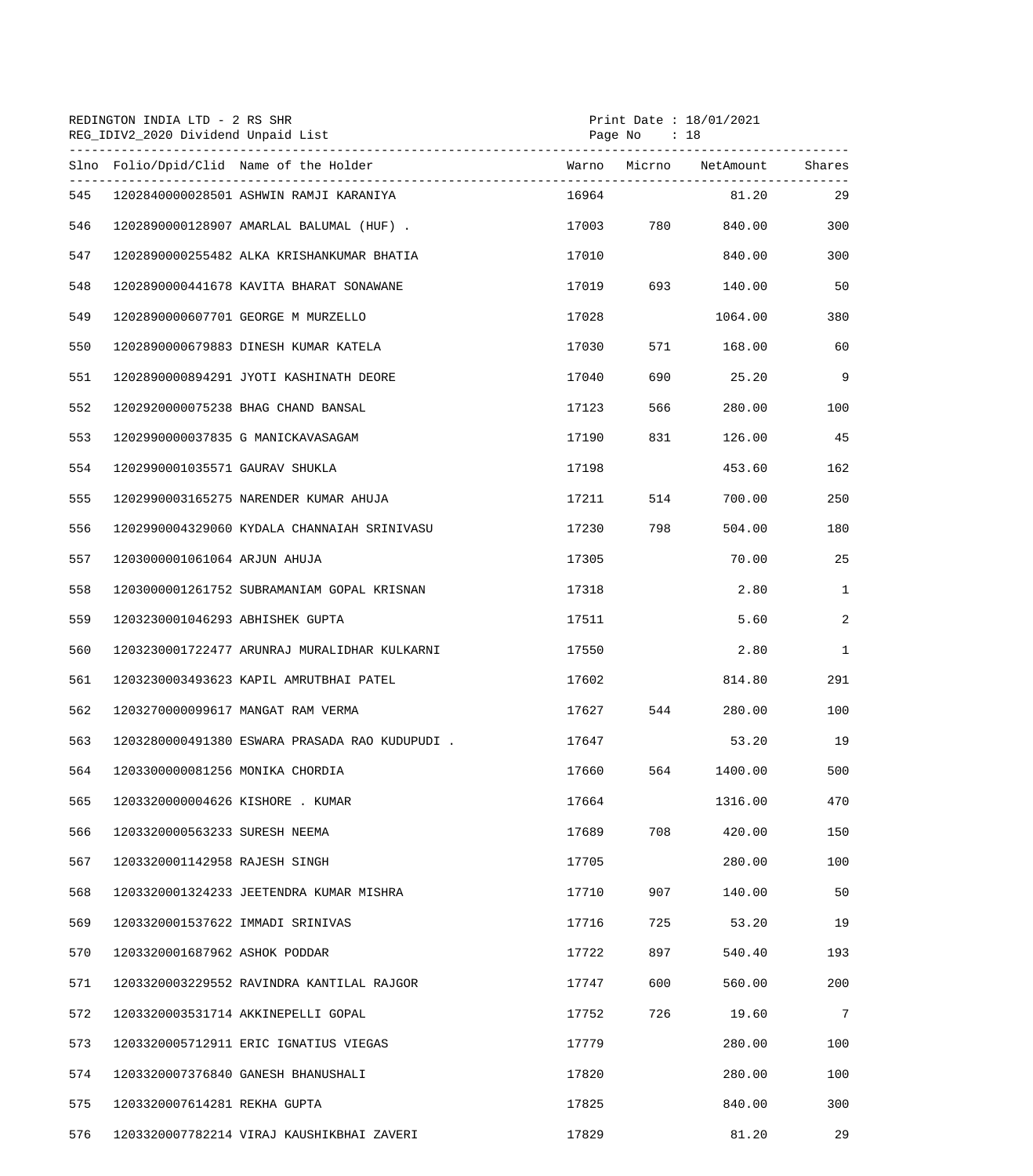|     | REDINGTON INDIA LTD - 2 RS SHR<br>REG_IDIV2_2020 Dividend Unpaid List |                                               |                        | Print Date : 18/01/2021<br>Page No : 19 |         |                |  |
|-----|-----------------------------------------------------------------------|-----------------------------------------------|------------------------|-----------------------------------------|---------|----------------|--|
|     |                                                                       | Slno Folio/Dpid/Clid Name of the Holder       | Warno Micrno NetAmount |                                         |         | Shares         |  |
| 577 |                                                                       | 1203320008131678 KUNDAPUR RADHAKRISHNA SHENOY | 17841                  |                                         | 84.00   | 30             |  |
| 578 |                                                                       | 1203320008782851 AHSAN SIRAJ PANJWANI         | 17868                  |                                         | 420.00  | 150            |  |
| 579 |                                                                       | 1203320008786516 VENUGOPAL NAVNEETLAL KARWA   | 17869                  |                                         | 50.40   | 18             |  |
| 580 | 1203320010147267 KAVITA VARSHNEY                                      |                                               | 17980                  |                                         | 126.00  | 45             |  |
| 581 |                                                                       | 1203320010704631 VASHISTHA KUSHWAHA           | 18031                  |                                         | 70.00   | 25             |  |
| 582 |                                                                       | 1203320011317750 SANJAYKUMAR VISHWAKARMA      | 18081                  |                                         | 28.00   | 10             |  |
| 583 |                                                                       | 1203320011590580 SAIDA REDDY VATTI            | 18103                  |                                         | 649.60  | 232            |  |
| 584 |                                                                       | 1203320012606749 HASMUKHLAL BHAICHAND MEHTA   | 18191                  |                                         | 669.20  | 239            |  |
| 585 | 1203320012872029 RAJESHWARAN M                                        |                                               | 18223                  |                                         | 128.80  | 46             |  |
| 586 |                                                                       | 1203320012914235 PATEL VIJAYKUMAR DAHYABHAI   | 18230                  |                                         | 123.20  | 44             |  |
| 587 |                                                                       | 1203320012933313 KAILAS NANAJI KEDAR          | 18237                  |                                         | 840.00  | 300            |  |
| 588 |                                                                       | 1203320012965432 AMIT DILIP AMATE             | 18243                  |                                         | 120.40  | 43             |  |
| 589 | 1203320013414810 SARTHAK SAGAR                                        |                                               | 18268                  |                                         | 224.00  | 80             |  |
| 590 |                                                                       | 1203320014108115 VASUNDHARA V NAYAK           | 18292                  |                                         | 140.00  | 50             |  |
| 591 | 1203320014816711 MOHIT.                                               |                                               | 18310                  |                                         | 16.80   | 6              |  |
| 592 |                                                                       | 1203320015282093 DIKSHANT MALHOTRA            | 18321                  |                                         | 28.00   | 10             |  |
| 593 |                                                                       | 1203330000193779 SONIA JAIKISHAN HEMNANI      | 18390                  | 603                                     | 840.00  | 300            |  |
| 594 | 1203350000065501 DIBU TOM .                                           |                                               | 18447                  |                                         | 56.00   | 20             |  |
| 595 |                                                                       | 1203350000141654 JAYESH RAMANBHAI BAROT       | 18451                  | 617                                     | 280.00  | 100            |  |
| 596 | 1203350000166996 T VIJAYAPAUL .                                       |                                               | 18452                  | 828                                     | 42.00   | 15             |  |
| 597 |                                                                       | 1203350000269041 CHANDI JIGNESH DOSHI         | 18455                  |                                         | 280.00  | 100            |  |
| 598 | 1203350000756626 ASHOKE KAR                                           |                                               | 18465                  | 893                                     | 2.80    | $\mathbf{1}$   |  |
| 599 | 1203380000074695 SUDHIR BHATT                                         |                                               | 18554                  | 597                                     | 70.00   | 25             |  |
| 600 |                                                                       | 1203410000111091 MOHAMMADSALEEM A SHAIKH      | 18587                  | 621                                     | 238.00  | 85             |  |
| 601 |                                                                       | 1203440001026357 KIRAN KUMAR SHETTIGAR        | 18619                  |                                         | 1400.00 | 500            |  |
| 602 | 1203460000046178 R. K. KHANNA                                         |                                               | 18647                  |                                         | 84.00   | 30             |  |
| 603 |                                                                       | 1203490000057571 SHOBHA RAMESH KODWANI        | 18671                  |                                         | 28.00   | 10             |  |
| 604 |                                                                       | 1203500000093634 VISHWANATH DATTATRAYA RANADE | 18676                  | 796                                     | 212.80  | 76             |  |
| 605 |                                                                       | 1203500001523781 HASMUKHLAL BHAICHAND MEHTA   | 18709                  |                                         | 669.20  | 239            |  |
| 606 |                                                                       | 1203600000276053 SANTOSH RAHANGDALE           | 18742                  | 716                                     | 140.00  | 50             |  |
| 607 |                                                                       | 1203600000635533 SRIDHAR NALLAMOTHU           | 18759                  | 763                                     | 929.60  | 332            |  |
| 608 | 1203600001194297 LIJO PETER .                                         |                                               | 18778                  |                                         | 5.60    | $\overline{a}$ |  |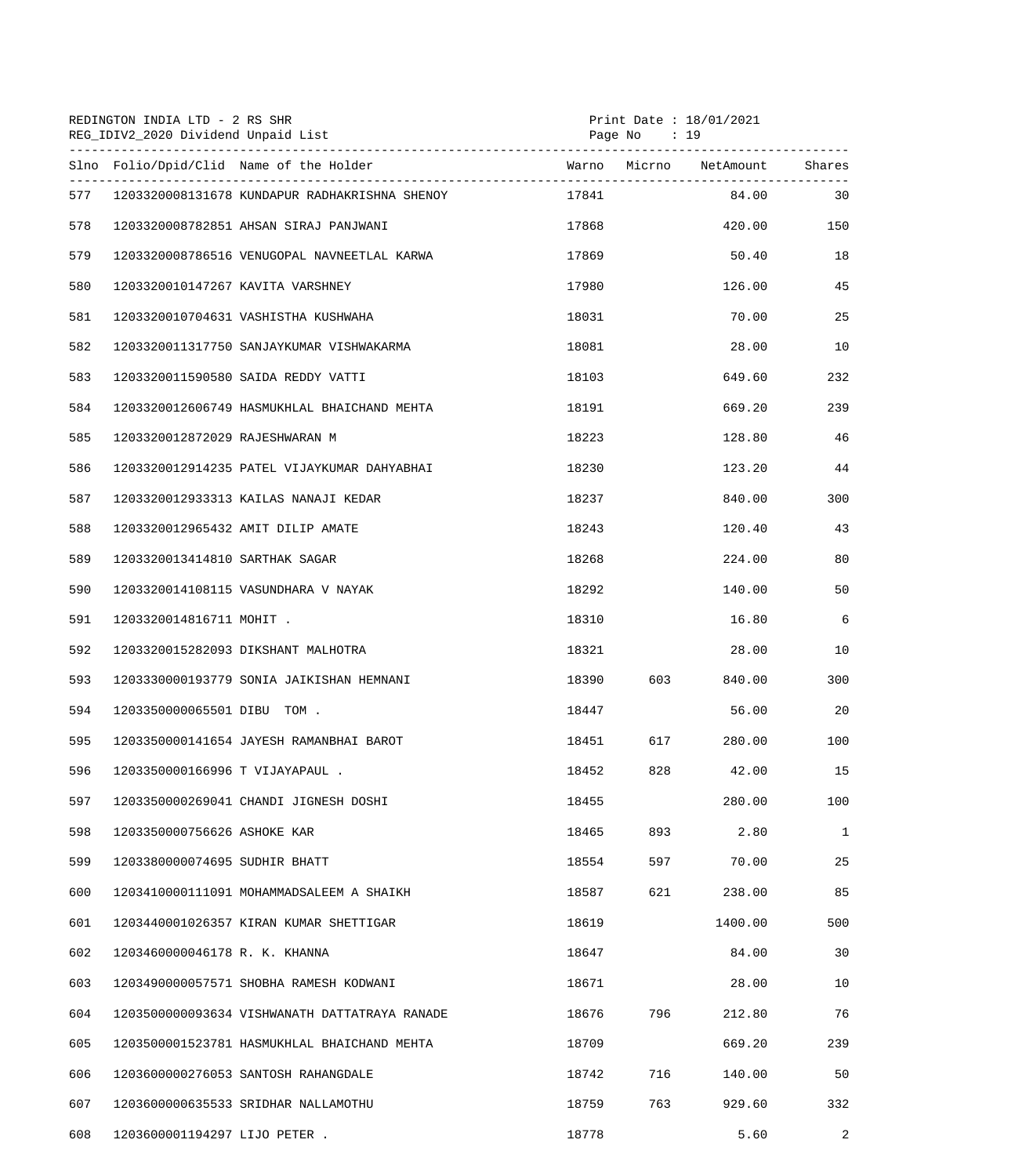|     | REDINGTON INDIA LTD - 2 RS SHR<br>REG_IDIV2_2020 Dividend Unpaid List<br>------------------------------ |                                                |       | Print Date : 18/01/2021<br>Page No : 20 |         |        |
|-----|---------------------------------------------------------------------------------------------------------|------------------------------------------------|-------|-----------------------------------------|---------|--------|
|     |                                                                                                         | Slno Folio/Dpid/Clid Name of the Holder        |       |                                         |         | Shares |
| 609 | 1203600001966828 ISHITA JAIN                                                                            |                                                | 18829 |                                         | 30.80   | 11     |
| 610 | 1203600002214761 VIVEK R .                                                                              |                                                | 18843 |                                         | 70.00   | 25     |
| 611 | 1203600002274042 SUNITA YADAV                                                                           |                                                | 18852 |                                         | 201.60  | 72     |
| 612 |                                                                                                         | 1203600002581367 WARIS AIYUBMIYA MALEK         | 18867 |                                         | 39.20   | 14     |
| 613 |                                                                                                         | 1203600002906881 CHANDRASEKARAN N              | 18884 |                                         | 238.00  | 85     |
| 614 | 1203600003264333 VISHAL GAURAV.                                                                         |                                                | 18909 |                                         | 280.00  | 100    |
| 615 |                                                                                                         | 1203620000008147 KIRIT BACHU BHAI BAROT,       | 18937 | 666                                     | 280.00  | 100    |
| 616 |                                                                                                         | 1203660000009092 SANTOSH KUMAR AGRAWAL         | 18944 |                                         | 14.00   | 5      |
| 617 | 1203680000048552 RAJESH KUMAR                                                                           |                                                | 18994 | 529                                     | 280.00  | 100    |
| 618 | 1203760000250914 NEENA KAURA                                                                            |                                                | 19024 |                                         | 28.00   | 10     |
| 619 |                                                                                                         | 1203760000677332 SNATA GANGOPADHYA             | 19068 |                                         | 134.40  | 48     |
| 620 | 1203810000005866 BHASKAR BANOTHU                                                                        |                                                | 19107 |                                         | 3360.00 | 1200   |
| 621 |                                                                                                         | 1203810000184152 HARI BABU MEREYALA            | 19116 |                                         | 434.00  | 155    |
| 622 |                                                                                                         | 1203820000030653 SONALBEN ASHITKUMAR SHAH      | 19122 |                                         | 571.20  | 204    |
| 623 |                                                                                                         | 1203820000038411 PIYUSH DHANJIBHAI CHAUDHARI   | 19124 |                                         | 140.00  | 50     |
| 624 | 1203840000512421 MOHIT PORWAL                                                                           |                                                | 19185 |                                         | 173.60  | 62     |
| 625 |                                                                                                         | 1203840001410925 SUJIT KUMAR VERMA             | 19211 | 908                                     | 128.80  | 46     |
| 626 | 1203840001765623 K P NIGAM                                                                              |                                                | 19243 |                                         | 560.00  | 200    |
| 627 |                                                                                                         | 1204000000037495 VIDYADHAR NIVRUTI KAMBLE      | 19370 |                                         | 140.00  | 50     |
| 628 |                                                                                                         | 1204150000106839 SUBODH PADAMCHAND MOHNOT.     | 19408 | 635                                     | 280.00  | 100    |
| 629 | 1204180000116044 SWARAJ YADAV                                                                           |                                                | 19483 |                                         | 728.00  | 260    |
| 630 |                                                                                                         | 1204310000008221 PIYUSH NAVINCHANDRA PATEL     | 19536 | 628                                     | 182.00  | 65     |
| 631 |                                                                                                         | 1204310000008234 NIMESH NAVINCHANDRA PATEL     | 19537 | 629                                     | 182.00  | 65     |
| 632 |                                                                                                         | 1204310000024476 KETAN JAYANTILAL DESAI        | 19547 |                                         | 70.00   | 25     |
| 633 |                                                                                                         | 1204310000092579 INDIRABEN JAGDISHCHANDRA MODI | 19556 |                                         | 4060.00 | 1450   |
| 634 |                                                                                                         | 1204310000154282 NEHAL BHARAT SHAH             | 19600 |                                         | 64.40   | 23     |
| 635 |                                                                                                         | 1204310000183324 VIPULBHAI JERAMBHAI JAJDIA    | 19614 |                                         | 81.20   | 29     |
| 636 | 1204330000158422 SANDEEP SISODIA                                                                        |                                                | 19625 |                                         | 14.00   | 5      |
| 637 | 1204370000392445 SHALINI SOLANKI                                                                        |                                                | 19638 |                                         | 560.00  | 200    |
| 638 |                                                                                                         | 1204400000005828 CHETAN DOLATRAI KAPADIA       | 19656 | 633                                     | 840.00  | 300    |
| 639 |                                                                                                         | 1204440000002648 SHAH MAMTABEN TARUNKUMAR      | 19660 |                                         | 280.00  | 100    |
| 640 |                                                                                                         | 1204470000607292 LIVEN PAUL V ARACKAL          | 19720 | 849                                     | 134.40  | $4\,8$ |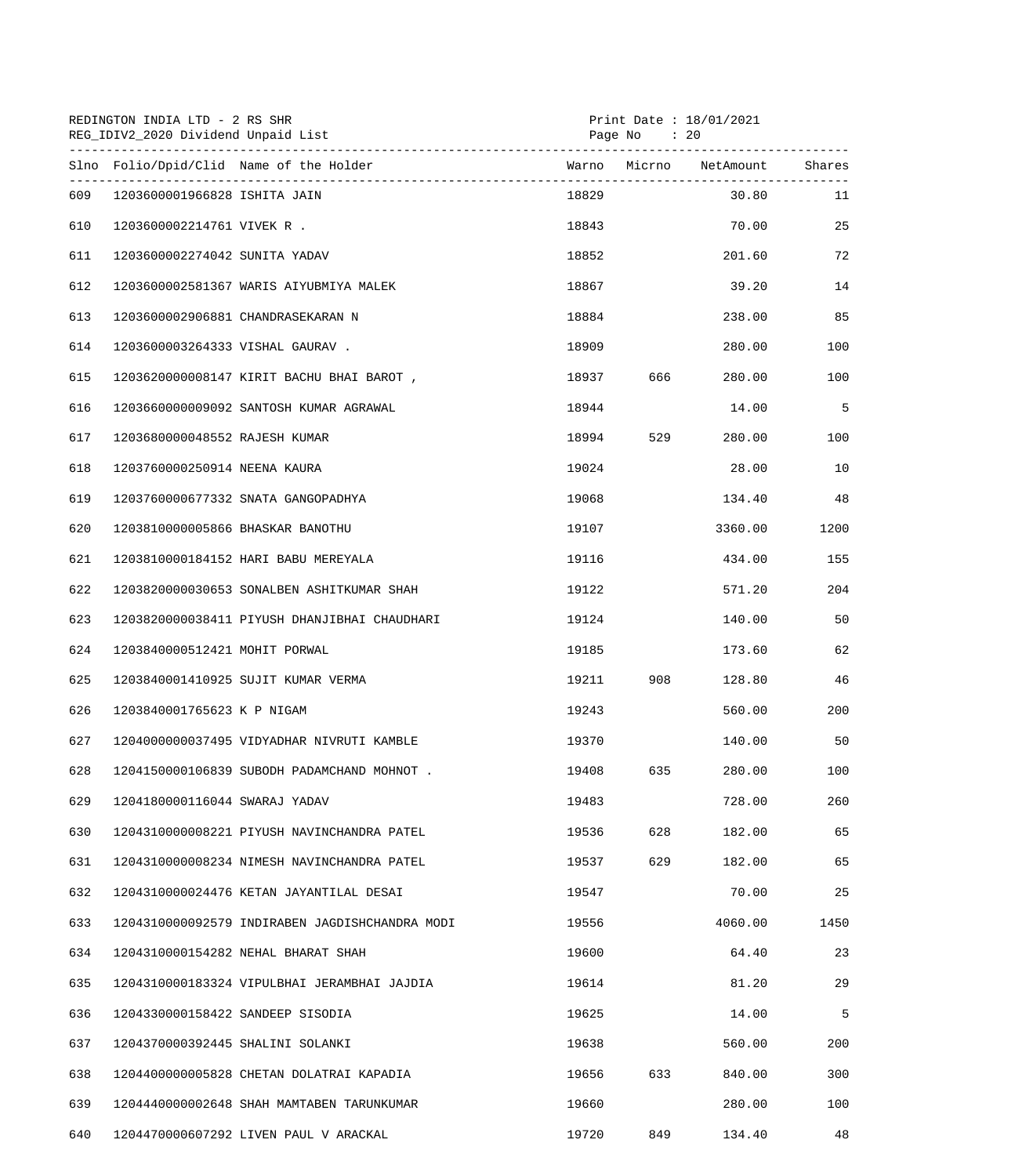|     | REDINGTON INDIA LTD - 2 RS SHR<br>REG_IDIV2_2020 Dividend Unpaid List<br>------------------------------ |       | Print Date: 18/01/2021<br>Page No : 21 |                  |                |
|-----|---------------------------------------------------------------------------------------------------------|-------|----------------------------------------|------------------|----------------|
|     | Slno Folio/Dpid/Clid Name of the Holder                                                                 |       |                                        |                  | Shares         |
| 641 | 1204470000663094 KIRANKUMAR S MALPE                                                                     | 19721 |                                        | 654 659<br>22.40 | 8              |
| 642 | 1204470001056469 INDRAJIT SARKAR                                                                        | 19728 |                                        | 877<br>14.00     | 5              |
| 643 | 1204470001218247 HARINATH R V                                                                           | 19733 |                                        | 773<br>28.00     | 10             |
| 644 | 1204470001759865 NEETA KATIRA                                                                           | 19742 | 658                                    | 58.80            | 21             |
| 645 | 1204470002023584 P BHAGYALAKSHMI                                                                        | 19745 |                                        | 56.00            | 20             |
| 646 | 1204470002413022 DEBASIS NANDA                                                                          | 19748 | 890                                    | 25.20            | 9              |
| 647 | 1204470002597311 SUWARNA SANJAY BADHE                                                                   | 19750 |                                        | 28.00            | 10             |
| 648 | 1204470003317361 RAVI PRAKASH KHEMKA                                                                    | 19759 |                                        | 2.80             | $\mathbf{1}$   |
| 649 | 1204470003702097 DEBKANTA BHUNIA                                                                        | 19768 |                                        | 874<br>39.20     | 14             |
| 650 | 1204470003832226 SHIVAJI TUKARAM ADHIKARI                                                               | 19773 | 685                                    | 28.00            | 10             |
| 651 | 1204470003859998 PRASHANTH YERRAMSETTY                                                                  | 19775 |                                        | 16.80            | 6              |
| 652 | 1204470004319647 BANISRI RAY                                                                            | 19789 | 876                                    | 42.00            | 15             |
| 653 | 1204470004643774 LAKSHMI VIJAY NARAPARAJU                                                               | 19799 | 748                                    | 420.00           | 150            |
| 654 | 1204470005535231 NUSRATH JAHAN                                                                          | 19824 |                                        | 2.80             | $\mathbf{1}$   |
| 655 | 1204470005989693 SUDHIR DINESHCHANDRA BHATT                                                             | 19842 |                                        | 700.00           | 250            |
| 656 | 1204470006151853 DEVINDER KUMAR BHANOT                                                                  | 19846 |                                        | 145.60           | 52             |
| 657 | 1204470006582972 ABHINAV KASHYAP                                                                        | 19865 | 563 — 10                               | 249.20           | 89             |
| 658 | 1204470007260216 ABHISHEK SHARMA                                                                        | 19884 |                                        | 58.80            | 21             |
| 659 | 1204470008252261 AVIJIT PANDA                                                                           | 19961 |                                        | 28.00            | 10             |
| 660 | 1204470008492921 SEEMA DWARKADAS MUNDADA                                                                | 19976 |                                        | 509.60           | 182            |
| 661 | 1204470008858731 PRAVEEN KUMAR PANDEY                                                                   | 19987 | 881                                    | 5.60             | 2              |
| 662 | 1204470008900158 KRISHNA GUPTA                                                                          | 19990 |                                        | 588.00           | 210            |
| 663 | 1204520000010083 BHAVNA KALPESH SHAH                                                                    | 20003 | 667                                    | 350.00           | 125            |
| 664 | 1204520000082347 ASHOK MAGANLAL SHAH - HUF                                                              | 20008 |                                        | 8.40             | 3              |
| 665 | 1204550000105951 HEMANT SURESH MAHATEKAR                                                                | 20024 |                                        | 700.00           | 250            |
| 666 | 1204630000109509 POLO SETCO TIEUP PVT. LTD                                                              | 20055 |                                        | 1400.00          | 500            |
| 667 | 1204720000101640 BHUPENDAR KUMAR                                                                        | 20080 |                                        | 210.00           | 75             |
| 668 | 1204720000111551 B L SURESHA                                                                            | 20082 |                                        | 33.60            | 12             |
| 669 | 1204720004556565 SYED RIZWAN R                                                                          | 20245 |                                        | 728.00           | 260            |
| 670 | 1204720004801615 NISHANTH N                                                                             | 20255 |                                        | 11.20            | $\overline{4}$ |
| 671 | 1204720009826686 HEMANTA KUMAR TRIPATHY                                                                 | 20380 | 892                                    | 168.00           | 60             |
| 672 | 1204720010213191 KIRTI PRASHANT BABHALE                                                                 | 20418 | 704                                    | 140.00           | 50             |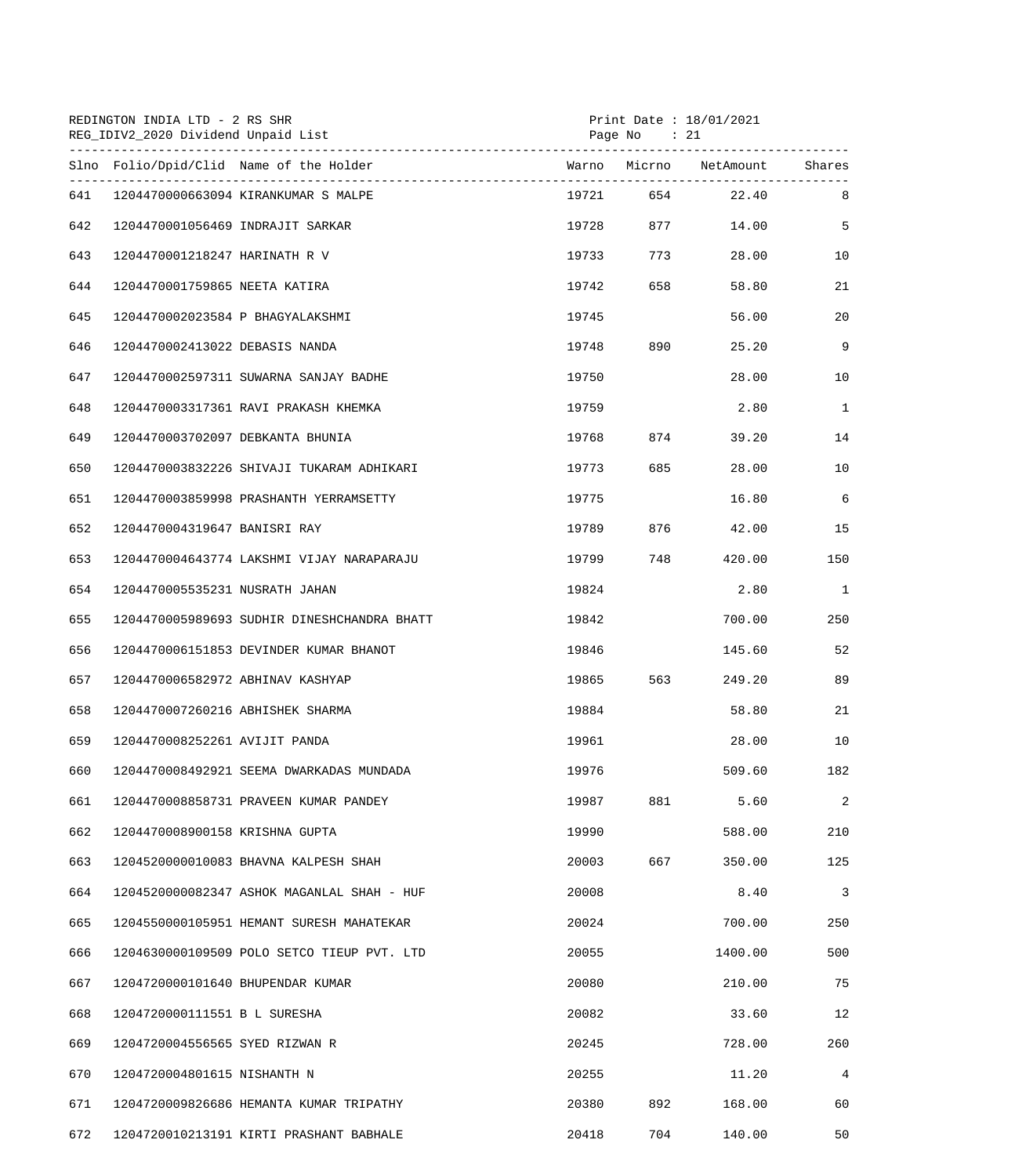|     | REDINGTON INDIA LTD - 2 RS SHR<br>REG_IDIV2_2020 Dividend Unpaid List<br>------------------------------- |                                               |       | Page No : 22 | Print Date : $18/01/2021$ |                |
|-----|----------------------------------------------------------------------------------------------------------|-----------------------------------------------|-------|--------------|---------------------------|----------------|
|     |                                                                                                          | Slno Folio/Dpid/Clid Name of the Holder       |       |              | Warno Micrno NetAmount    | Shares         |
| 673 | 1204720010352730 URMILA DEVI                                                                             |                                               | 20424 |              | 554 19.60                 | 7              |
| 674 | 1204720010447455 MANJULA ROY                                                                             |                                               | 20429 |              | 871 8.40                  | $\overline{3}$ |
| 675 |                                                                                                          | 1204720010560473 PATIL SANDESH RAMESH         | 20435 | 676 — 17     | 140.00                    | 50             |
| 676 |                                                                                                          | 1204720010596280 MOHANAKUMARAN NAIR           | 20437 | 869          | 28.00                     | 10             |
| 677 | 1204720010800665 RAVINDRA PRASAD                                                                         |                                               | 20453 | 903          | 117.60                    | 42             |
| 678 |                                                                                                          | 1204720010865757 LIJU JOHN KORULLA            | 20456 | 862          | 126.00                    | 45             |
| 679 | 1204720011046147 YOGESH M VED                                                                            |                                               | 20469 | 632          | 70.00                     | 25             |
| 680 | 1204720011328713 VIKRAM .                                                                                |                                               | 20481 |              | 70.00                     | 25             |
| 681 | 1204720011362081 RUBI BAI                                                                                |                                               | 20483 |              | 5.60                      | 2              |
| 682 | 1204720011808942 NEELIMA RANJ                                                                            |                                               | 20501 |              | 700.00                    | 250            |
| 683 |                                                                                                          | 1204760000189596 DENNY DAVIS CHIRAYATH        | 20631 | 855          | 560.00                    | 200            |
| 684 | 1204760000230445 ASHA VIJAYAN                                                                            |                                               | 20632 | 853          | 280.00                    | 100            |
| 685 | 1204880000164958 MADHU AMARNATH                                                                          |                                               | 20685 |              | 70.00                     | 25             |
| 686 |                                                                                                          | 1204880000173065 VISHESH UNNI RAGHUNATHAN     | 20687 |              | 84.00                     | 30             |
| 687 |                                                                                                          | 1205090000035406 MAMTA NISHIT PUJARA          | 20869 |              | 84.00                     | 30             |
| 688 | 1205140000084911 NAINI NEMANI                                                                            |                                               | 20882 |              | 280.00                    | 100            |
| 689 |                                                                                                          | 1205140000251731 LOKUS DESIGN PRIVATE LIMITED | 20906 |              | 487.20                    | 174            |
| 690 | 1205320000033622 BINOD BHAGAT                                                                            |                                               | 20942 |              | 184.80                    | 66             |
| 691 |                                                                                                          | 1205450000034991 SHILPA BHUTADA.              | 21005 |              | 1036.00                   | 370            |
| 692 |                                                                                                          | 1205450000188622 RAJESH KUMAR AGARWAL         | 21012 |              | 70.00                     | 25             |
| 693 |                                                                                                          | 1205810000000370 SHANTANU SHANKAR DHAMANKAR   | 21056 |              | 280.00                    | 100            |
| 694 |                                                                                                          | 1205810000131410 GIRISH HARI KULKARNI (HUF).  | 21084 |              | 224.00                    | 80             |
| 695 |                                                                                                          | 1205810000145991 DEEPALI SAMEER JAVALEKAR     | 21091 |              | 140.00                    | 50             |
| 696 |                                                                                                          | 1205810000198172 VAISHALI SANJAY GUGALE       | 21103 |              | 840.00                    | 300            |
| 697 |                                                                                                          | 1206380000202141 JYOTSANA NUTANKUMAR SHAH     | 21215 |              | 1400.00                   | 500            |
| 698 | 1206500000028840 ISHA AGRAWAL                                                                            |                                               | 21276 |              | 280.00                    | 100            |
| 699 |                                                                                                          | 1206690000483843 MOHAMEDSALI NAZAR            | 21337 |              | 560.00                    | 200            |
| 700 | 1206690000688824 BISWAS MAITREYI                                                                         |                                               | 21345 |              | 420.00                    | 150            |
| 701 |                                                                                                          | 1206830000010116 MAHENDRA POPATLAL KAMDAR     | 21363 |              | 560.00                    | 200            |
| 702 |                                                                                                          | 1207030000004580 FRANCIS ALFRED COUTO         | 21449 |              | 14.00                     | 5              |
| 703 | 1207040000009875 NAZEER PK                                                                               |                                               | 21450 | 851          | 201.60                    | 72             |
| 704 | 1207650000082355 SANTOSH KUMAR                                                                           |                                               | 21587 |              | 2.80                      | $\mathbf{1}$   |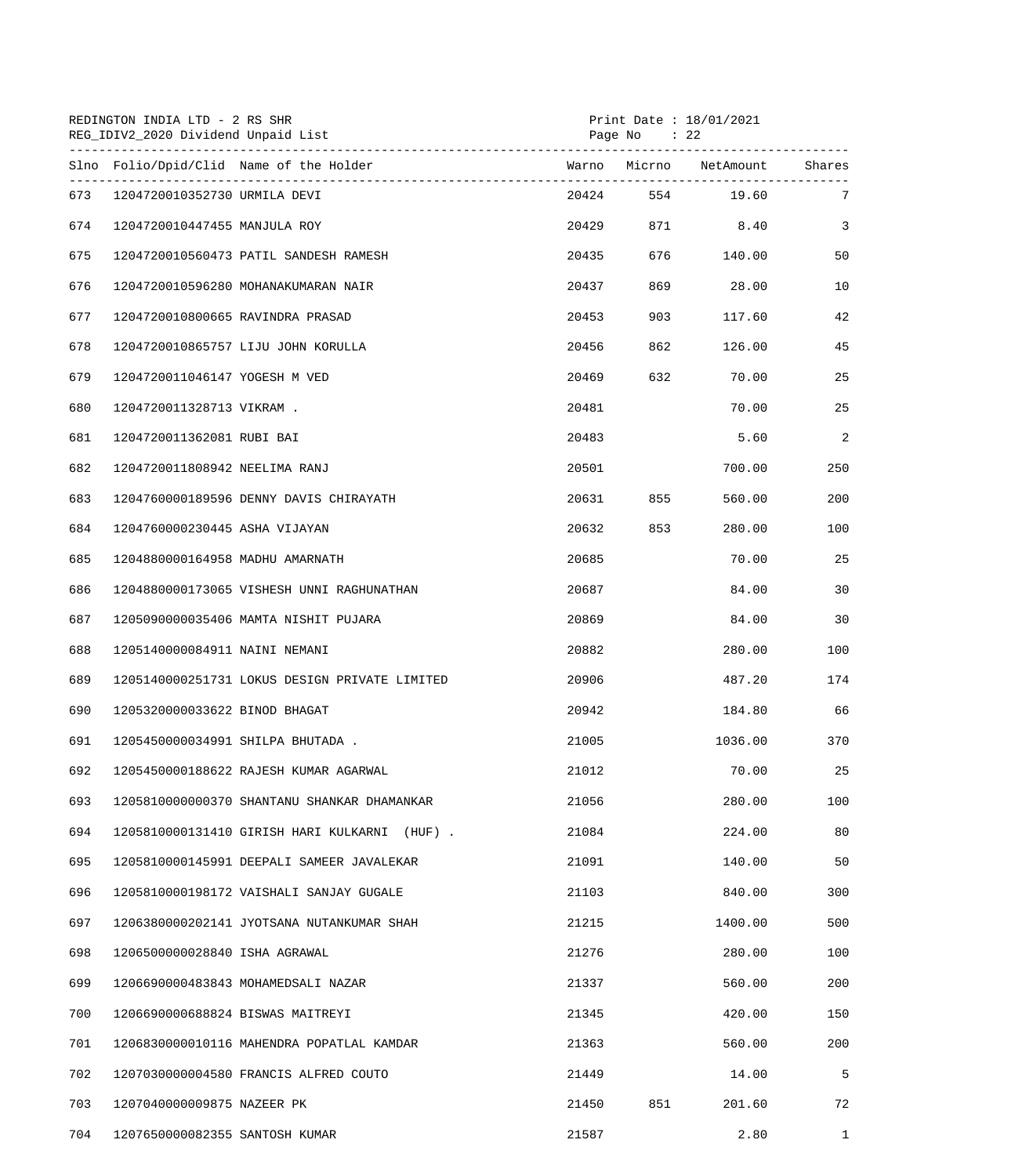|     | REDINGTON INDIA LTD - 2 RS SHR<br>REG_IDIV2_2020 Dividend Unpaid List |                                                               | Print Date: 18/01/2021<br>Page No : 23 |  |                   |                 |
|-----|-----------------------------------------------------------------------|---------------------------------------------------------------|----------------------------------------|--|-------------------|-----------------|
|     |                                                                       | Slno Folio/Dpid/Clid Name of the Holder                       |                                        |  |                   | Shares          |
| 705 |                                                                       | 1207830000046237 JIBIN GEORGE PALACKAPPILLY.                  | 21619                                  |  | 28.00             | 10              |
| 706 | 1208080000003839 NEHA SINGHAL                                         |                                                               |                                        |  | 21690 548 1400.00 | 500             |
| 707 |                                                                       | 1208160000172757 PAVANKUMAR REDDY GURIJALA                    | 21759                                  |  | 22.40             | 8               |
| 708 |                                                                       | 1208160000472006 AAKASH AAKASH LADHA                          | 21888                                  |  | 28.00             | 10              |
| 709 | 1208160000490435 SUNITA DAHALE                                        |                                                               | 21892                                  |  | 89.60             | 32              |
| 710 |                                                                       | 1208160000544845 JAGDISH SHANKARLAL BANG                      | 21918                                  |  | 319.20            | 114             |
| 711 | 1208160000620259 ROSHAN SANKAR                                        |                                                               | 21951                                  |  | 140.00            | 50              |
| 712 |                                                                       | 1208160000688322 SUNANDA A BHOYAR                             | 21976                                  |  | 70.00             | 25              |
| 713 | 1208160000762746 SUDHIR SHETTY                                        |                                                               | 22008                                  |  | 53.20             | 19              |
| 714 |                                                                       | 1208160000763021 ARVIND NARASINH HONAVAR                      | 22009                                  |  | 70.00             | 25              |
| 715 |                                                                       | 1208160000942461 SRIHARI SANKAR SAHU                          | 22076                                  |  | 25.20             | 9               |
| 716 | 1208160000977353 RAJIV GUHA                                           |                                                               | 22094                                  |  | 22.40             | 8               |
| 717 |                                                                       | 1208160001001945 VISHAL DUDHANI IRANNA                        | 22104                                  |  | 89.60             | 32              |
| 718 |                                                                       | 1208160001177672 NABHLAKSHMI JAIN GANGH                       | 22166                                  |  | 64.40             | 23              |
| 719 | 1208160001313698 ANCHAL KATYAL                                        |                                                               | 22218                                  |  | 11.20             | 4               |
| 720 |                                                                       | 1208160001723450 AKSHAR SREERAJ BETHI                         | 22335                                  |  | 22.40             | 8               |
| 721 | 1208160002287554 SANKAR GANESH                                        |                                                               | 22497                                  |  | 30.80             | 11              |
| 722 | 1208160002300876 UJWAL RATRA                                          |                                                               | 22502                                  |  | 14.00             | 5               |
| 723 | 1208160002920495 RATHAMMA MANAM                                       |                                                               | 22626                                  |  | 154.00            | 55              |
| 724 |                                                                       | 1208160003155370 YAGNESWARAN SELVARAJ                         | 22667                                  |  | 140.00            | 50              |
| 725 | 1208160003266311 LOVEKESH .                                           |                                                               | 22679                                  |  | 64.40             | 23              |
| 726 | 1208160003421694 GURPREET SINGH                                       |                                                               | 22701                                  |  | 14.00             | 5               |
| 727 |                                                                       | 1208160003552111 JINTO DEVASSYKUTTY MANICKATHAN               | 22720                                  |  | 2.80              | $\mathbf{1}$    |
| 728 |                                                                       | 1208160003668213 BRIJESH CHOUDHARY                            | 22737                                  |  | 19.60             | $7\overline{ }$ |
| 729 | 1208160004127724 SOURABH SONI                                         |                                                               | 22814                                  |  | 33.60             | 12              |
| 730 |                                                                       | 1208160004308477 MANGLA SHANKAR CHOUDHARI                     | 22838                                  |  | 28.00             | 10              |
| 731 |                                                                       | 1208160004317437 THRIPPEKULAMWARRIEM MADHAVAWARRIER<br>VINODH | 22839                                  |  | 28.00             | 10              |
| 732 | 1208160005048779 CHANDNI GUPTA                                        |                                                               | 22969                                  |  | 168.00            | 60              |
| 733 | 1208160005503588 PREETI .                                             |                                                               | 23045                                  |  | 25.20             | 9               |
| 734 |                                                                       | 1208160006150666 VISWA CHAITANYA BELLAMKONDA                  | 23151                                  |  | 53.20             | 19              |
| 735 |                                                                       | 1208160006589045 GAURAV KUMAR RASTOGI                         | 23207                                  |  | 25.20             | 9               |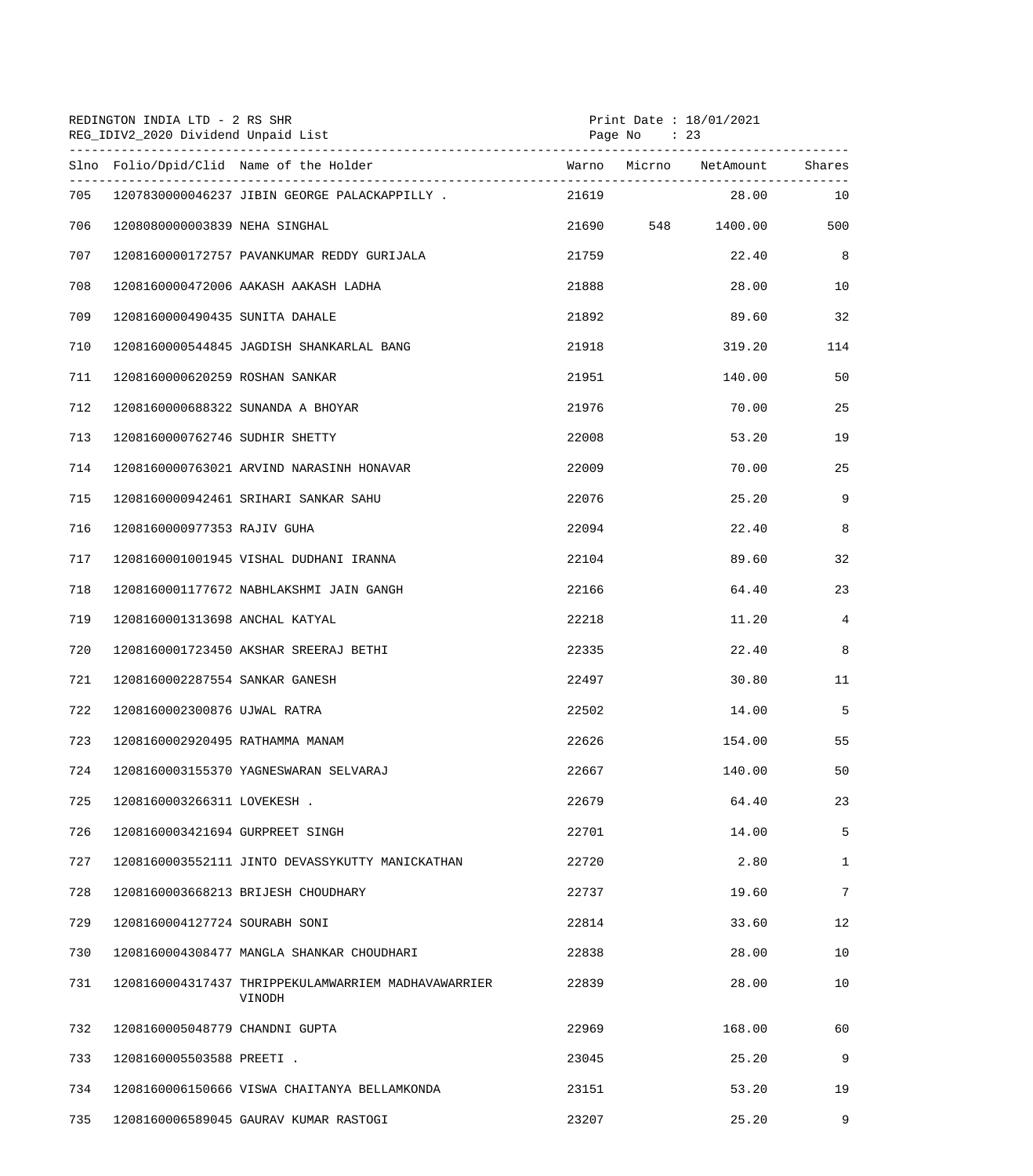|     | REDINGTON INDIA LTD - 2 RS SHR<br>REG_IDIV2_2020 Dividend Unpaid List<br>------------------------------- | Print Date : 18/01/2021<br>Page No : 24 |         |                |  |
|-----|----------------------------------------------------------------------------------------------------------|-----------------------------------------|---------|----------------|--|
|     | Slno Folio/Dpid/Clid Name of the Holder                                                                  |                                         |         |                |  |
| 736 | 1208160006594108 ADITI SHARMA                                                                            | 23208                                   | 560.00  | 200            |  |
| 737 | 1208160006837501 ANKUR .                                                                                 | 23247                                   | 11.20   | $\overline{4}$ |  |
| 738 | 1208160007087184 HIRAKJYOTI MEDHI                                                                        | 23284                                   | 70.00   | 25             |  |
| 739 | 1208160007179161 HIMANSHU SHEKHAR                                                                        | 23293                                   | 8.40    | $\overline{3}$ |  |
| 740 | 1208160007530978 SHEELA BHATIA                                                                           | 23327                                   | 2713.20 | 969            |  |
| 741 | 1208160007534609 PUNEET JUNEJA                                                                           | 23328                                   | 56.00   | 20             |  |
| 742 | 1208160008060839 SWAPNIL PARIDA                                                                          | 23405                                   | 28.00   | 10             |  |
| 743 | 1208160008291314 ASHISH MIGLANI                                                                          | 23435                                   | 140.00  | 50             |  |
| 744 | 1208160008435461 DINKER RAOMAKIMANE JAVALI                                                               | 23453                                   | 235.20  | 84             |  |
| 745 | 1208160008462352 SAIRAM KONEDENA                                                                         | 23458                                   | 5.60    | 2              |  |
| 746 | 1208160009077734 REJILAL J R                                                                             | 23557                                   | 14.00   | 5              |  |
| 747 | 1208160009673258 MITESH NITIN ADHIKARI                                                                   | 23632                                   | 42.00   | 15             |  |
| 748 | 1208160009748192 MOUNIKA DUSSA                                                                           | 23647                                   | 39.20   | 14             |  |
| 749 | 1208160009770735 RAJ KUMAR                                                                               | 23650                                   | 36.40   | 13             |  |
| 750 | 1208160009953183 ADITHYANARAYANAN .                                                                      | 23674                                   | 44.80   | 16             |  |
| 751 | 1208160010167298 KIRAN SINGH                                                                             | 23705                                   | 2.80    | $\mathbf{1}$   |  |
| 752 | 1208160010710187 ERAPPA ESWARA                                                                           | 23769                                   | 11.20   | $\overline{4}$ |  |
| 753 | 1208160011161502 PRATAP SINGH                                                                            | 23820                                   | 268.80  | 96             |  |
| 754 | 1208160011216920 SUDHA KHARE                                                                             | 23828                                   | 280.00  | 100            |  |
| 755 | 1208160011924560 NARHARI AMBALAL BHATT                                                                   | 23894                                   | 2.80    | $\mathbf{1}$   |  |
| 756 | 1208160012038604 SAMPATH VITTAL BANGERA                                                                  | 23905                                   | 42.00   | 15             |  |
| 757 | 1208160012637190 RAJESH KUMAR                                                                            | 23983                                   | 1117.20 | 399            |  |
| 758 | 1208160012712951 GOPAL KRISHNA BARAI                                                                     | 23992                                   | 252.00  | 90             |  |
| 759 | 1208160012761503 DROPAD SAXENA                                                                           | 23998                                   | 2.80    | $\mathbf{1}$   |  |
| 760 | 1208160012792648 MUKUND VITHAL KHARE                                                                     | 24003                                   | 560.00  | 200            |  |
| 761 | 1208160013057253 GULAB RANI UPADHYAY                                                                     | 24031                                   | 2895.20 | 1034           |  |
| 762 | 1208160013415841 AMALDAS CLEMENT                                                                         | 24062                                   | 42.00   | 15             |  |
| 763 | 1208160014266278 JAGDEEP SINGH                                                                           | 24157                                   | 1120.00 | 400            |  |
| 764 | 1208160015103534 PRAJAKTA KEDAR NANDEDKAR                                                                | 24236                                   | 280.00  | 100            |  |
| 765 | 1208160018146315 SHIVANNA SHIVAGANGADHAR KUMAR                                                           | 24499                                   | 28.00   | 10             |  |
| 766 | 1208160018430105 UDAYAN MUKHERJEE                                                                        | 24525                                   | 5.60    | 2              |  |
| 767 | 1208160018546644 UTKARSH PINAKINBHAI PANDYA                                                              | 24536                                   | 560.00  | 200            |  |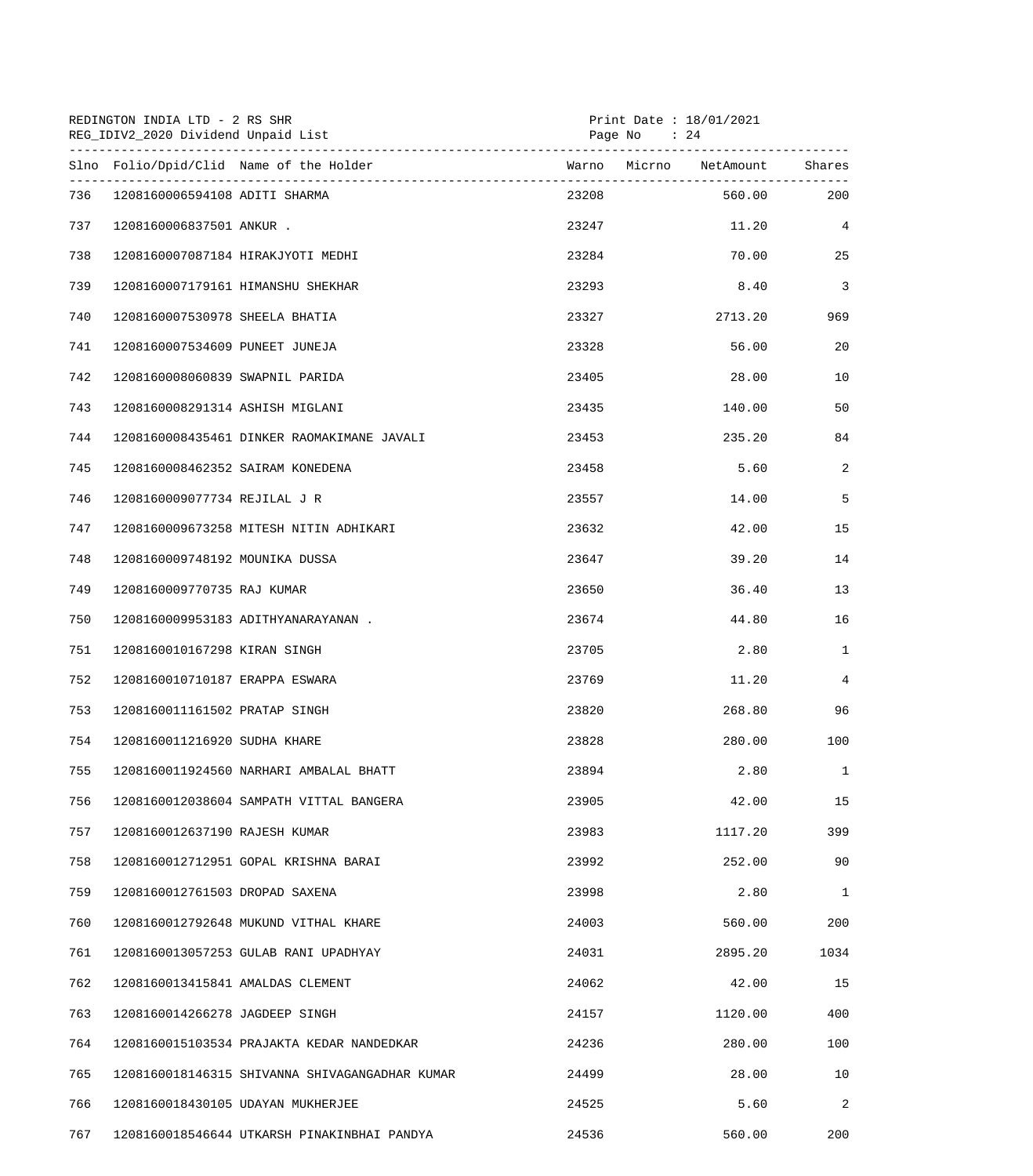| REDINGTON INDIA LTD - 2 RS SHR<br>REG_IDIV2_2020 Dividend Unpaid List |                                  |                                                 | Print Date: 18/01/2021<br>Page No : 25 |          |                               |              |  |
|-----------------------------------------------------------------------|----------------------------------|-------------------------------------------------|----------------------------------------|----------|-------------------------------|--------------|--|
|                                                                       |                                  | Slno Folio/Dpid/Clid Name of the Holder         |                                        |          | Warno Micrno NetAmount Shares |              |  |
| 768                                                                   |                                  | 1208160018733599 SHASHI KIRAN DWIVEDI           | 24546                                  |          | 28.00                         | 10           |  |
| 769                                                                   |                                  | 1208160020571976 ONKAR HARIBHAU JAWALE          | 24680                                  |          | 268.80                        | 96           |  |
| 770                                                                   | 1208160021025894 BABITA .        |                                                 | 24719                                  |          | 14.00                         | 5            |  |
| 771                                                                   |                                  | 1208160021302501 PAVAN KUMAR AGRAWAL            | 24735                                  |          | 14.00                         | 5            |  |
| 772                                                                   | 1208160022226764 MAHESH KUMAR    |                                                 | 24796                                  |          | 350.00                        | 125          |  |
| 773                                                                   |                                  | 1208160023085157 PARBATBHAI MENANDBHAI SINDHAL  | 24832                                  |          | 33.60                         | 12           |  |
| 774                                                                   |                                  | 1208160025288507 RAVINDER TAMISHETTY            | 24946                                  |          | 165.20                        | 59           |  |
| 775                                                                   |                                  | 1208170000011799 PURE BROKING PRIVATE LIMITED   | 25057                                  |          | 1120.00                       | 400          |  |
| 776                                                                   |                                  | 1208180000035612 SWARNALATHA TADIKONDA          | 25067                                  |          | 5.60                          | 2            |  |
| 777                                                                   | 1208180000166646 SANDEEP KUMAR   |                                                 | 25084                                  |          | 25.20                         | 9            |  |
| 778                                                                   | 1208180000673447 Veena Malhotra  |                                                 | 25123                                  |          | 5.60                          | 2            |  |
| 779                                                                   | 1208180006008887 PIYUSH SONI     |                                                 | 25243                                  |          | 2.80                          | $\mathbf{1}$ |  |
| 780                                                                   | 1301240002268815 CHANDRAN K N    |                                                 | 25465                                  |          | 140.00                        | 50           |  |
| 781                                                                   | 1301440001288388 T MOHAMMED RAFI |                                                 | 25628                                  |          | 733 84.00                     | 30           |  |
| 782                                                                   |                                  | 1301440001484497 DEEPIKA KUMARI.                | 25638                                  | 899 — 10 | 140.00                        | 50           |  |
| 783                                                                   | 1301440001534009 NEENU GUPTA.    |                                                 | 25641                                  |          | 280.00                        | 100          |  |
| 784                                                                   | 1301440001650617 V SARASWATHI .  |                                                 | 25645                                  | 816      | 28.00                         | 10           |  |
| 785                                                                   |                                  | 1301440002071629 MADAN LAL MAROTHIYA            | 25660                                  | 568      | 224.00                        | 80           |  |
| 786                                                                   |                                  | 1301440002111783 BHARATHA SARVESH.              | 25661                                  | 729      | 154.00                        | 55           |  |
| 787                                                                   |                                  | 1301440002554430 BRAJESH KUMAR VAID             | 25671                                  |          | 2861.60                       | 1022         |  |
| 788                                                                   |                                  | 1301490000014336 DINESH VISHANJI THACKAR        | 25675                                  | 660      | 140.00                        | 50           |  |
| 789                                                                   |                                  | 1301490000015802 RITU RAJ KRISHNA               | 25676                                  |          | 1022.00                       | 365          |  |
| 790                                                                   |                                  | 1301670000038451 SHILPA VATSALKUMAR SHETH       | 25717                                  |          | 140.00                        | 50           |  |
| 791                                                                   |                                  | 1301670000112535 UMASHANKER KISHANCHAND AGRAWAL | 25729                                  | 626      | 140.00                        | 50           |  |
| 792                                                                   |                                  | 1301670000147372 ASHOKBHAI DITABHAI PATEL       | 25733                                  | 627      | 280.00                        | 100          |  |
| 793                                                                   |                                  | 1301670000719371 PARVEEN YUSUF PATEL            | 25794                                  |          | 140.00                        | 50           |  |
| 794                                                                   |                                  | 1301740000128175 C. JAYALAKSHMI.                | 25855                                  |          | 2.80                          | $\mathbf{1}$ |  |
| 795                                                                   | 1301760000021498 INDU ARYA       |                                                 | 25890                                  | 523      | 140.00                        | 50           |  |
| 796                                                                   | 1301760000100662 KIRAN MEHTA     |                                                 | 25893                                  |          | 840.00                        | 300          |  |
| 797                                                                   | 1301760000122872 GEETA SHARMA    |                                                 | 25894                                  | 709      | 280.00                        | 100          |  |
| 798                                                                   |                                  | 1301760000225023 KAILASH KUMAR KUMAWAT          | 25895                                  | 559      | 28.00                         | 10           |  |
| 799                                                                   |                                  | 1301760000369712 NARENDRA SHANKARLAL CHHAJED    | 25901                                  |          | 140.00                        | 50           |  |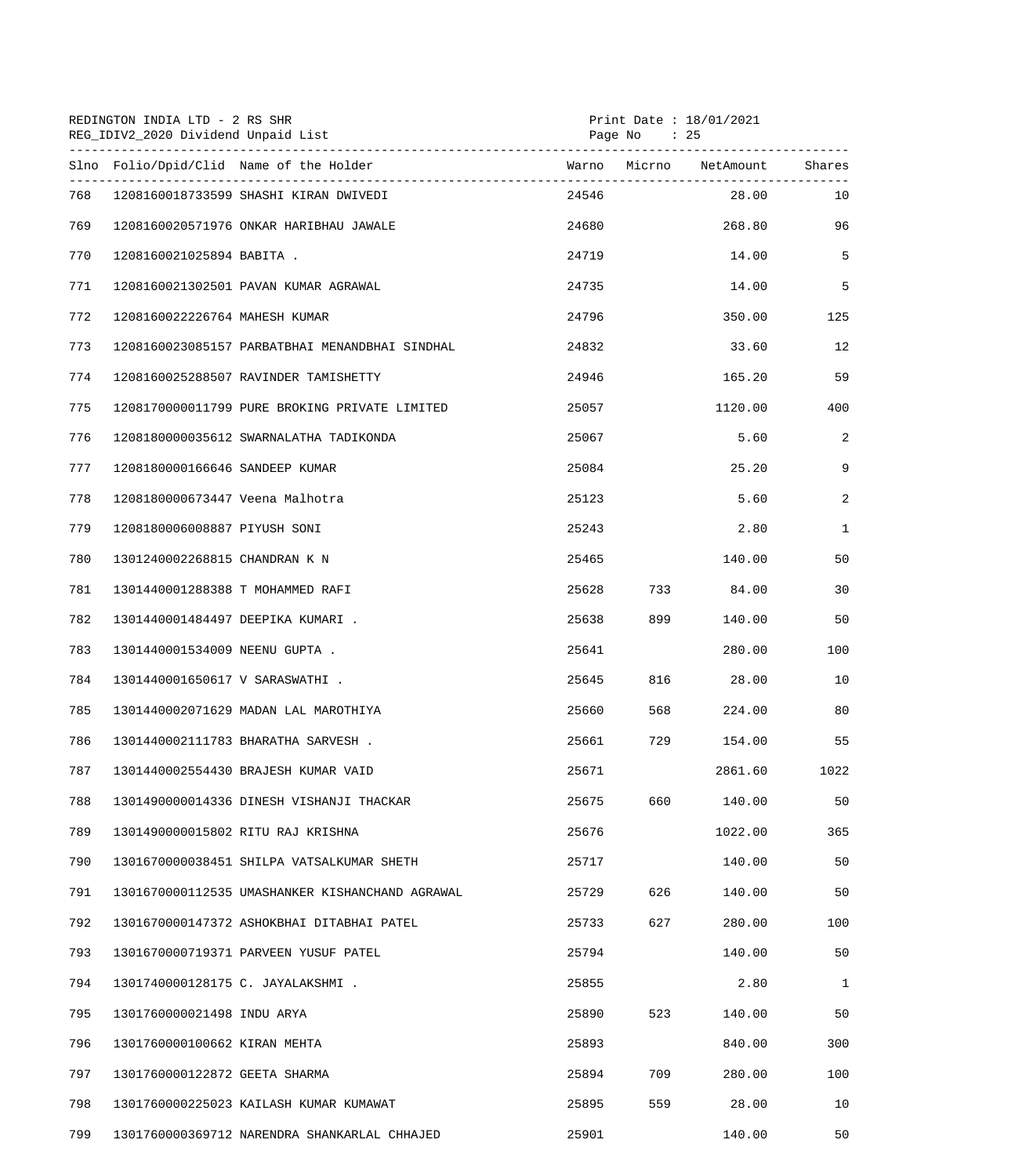| REDINGTON INDIA LTD - 2 RS SHR<br>REG_IDIV2_2020 Dividend Unpaid List |                                |                                                  |       | Print Date : 18/01/2021<br>Page No : 26 |                               |              |
|-----------------------------------------------------------------------|--------------------------------|--------------------------------------------------|-------|-----------------------------------------|-------------------------------|--------------|
|                                                                       |                                | Slno Folio/Dpid/Clid Name of the Holder          |       |                                         | Warno Micrno NetAmount Shares |              |
| 800                                                                   |                                | 1301870000200652 ANJALI RAVINDRA DHURI           | 25923 |                                         | 673 280.00                    | 100          |
| 801                                                                   |                                | 1301990000027181 NILIMA ASUTOSH JOSHI            | 25943 |                                         | 580 7<br>840.00               | 300          |
| 802                                                                   |                                | 1301990000255137 JAY ASHWINBHAI MAKWANA          | 25963 |                                         | 586 840.00                    | 300          |
| 803                                                                   |                                | 1302080000083641 KOTHARI INTERGROUP LTD.         | 25987 | 769                                     | 5.60                          | 2            |
| 804                                                                   |                                | 1302080000352571 ANKITKUMAR RAJENDRAKUMAR SHAH   | 26002 |                                         | 14.00                         | 5            |
| 805                                                                   |                                | 1302080000352626 PRIYANKKUMAR RAJENDRAKUMAR SHAH | 26003 |                                         | 14.00                         | 5            |
| 806                                                                   |                                | 1302310000015169 RAMESHANDRA BANKATLAL BAHETI    | 26020 | 697 — 10                                | 350.00                        | 125          |
| 807                                                                   |                                | 1302310000028201 PURUSHOTTAM KAMALKISHORE SHARMA | 26023 | 698                                     | 560.00                        | 200          |
| 808                                                                   |                                | 1302310000095923 JAYANT PRABHAKAR BOBDE          | 26025 | 699                                     | 112.00                        | 40           |
| 809                                                                   |                                | 1302590000232184 BIMLA RANI MARWAHA              | 26099 |                                         | 840.00                        | 300          |
| 810                                                                   |                                | 1302590000365960 SEEMA NANDKUMAR JETHE           | 26111 |                                         | 840.00                        | 300          |
| 811                                                                   |                                | 1302790000088125 RAMASUBRAMANIAN .J .            | 26139 |                                         | 840.00                        | 300          |
| 812                                                                   |                                | 1303580000016139 RAJENDRAKUMAR SHRIRAM SEHGAL    | 26155 |                                         | 140.00                        | 50           |
| 813                                                                   |                                | 1303650000001822 MAMTA ARUN JETHI                | 26156 |                                         | 1036.00                       | 370          |
| 814                                                                   |                                | 1304140000099804 RADHA MANCHUKONDA               | 26174 |                                         | 28.00                         | 10           |
| 815                                                                   |                                | 1304140000756475 DHARMESHKUMAR SHANKARBHAI PATEL | 26192 |                                         | 680.40                        | 243          |
| 816                                                                   |                                | 1304140000811962 JITENDRA KUMAR SAW              | 26195 |                                         | 28.00                         | 10           |
| 817                                                                   |                                | 1304140001254293 VIJAYKUMAR YADRAM SINGHAL       | 26207 |                                         | 1036.00                       | 370          |
| 818                                                                   |                                | 1304140001557434 VIRUPAKSHA IRAPPA SANNAKKI      | 26214 | 797                                     | 212.80                        | 76           |
| 819                                                                   |                                | 1304140002377864 PRAVEER SHRIVASTAVA             | 26230 |                                         | 420.00                        | 150          |
| 820                                                                   | 1304140003601190 VANISHRI B A  |                                                  | 26239 |                                         | 28.00                         | 10           |
| 821                                                                   |                                | 1304140003795251 VIMALKUMAR BHOLABHAI PRAJAPATI  | 26241 | 611 7                                   | 484.40                        | 173          |
| 822                                                                   | 1304140005100077 SUMONA SAHA   |                                                  | 26259 |                                         | 33.60                         | 12           |
| 823                                                                   |                                | 1304140005541238 SHAKIR IBRAHIM SHAH             | 26263 |                                         | 2.80                          | $\mathbf{1}$ |
| 824                                                                   | 1304140007050836 TARANG TANKHA |                                                  | 26288 |                                         | 39.20                         | 14           |
| 825                                                                   |                                | 1304140008364879 YASH TANWANI RAJAN              | 26361 |                                         | 2.80                          | $\mathbf{1}$ |
| 826                                                                   |                                |                                                  | 26527 |                                         | 92.40                         | 33           |
|                                                                       |                                |                                                  |       |                                         |                               |              |
|                                                                       | Total:                         |                                                  |       |                                         | 473079.59 168957              |              |